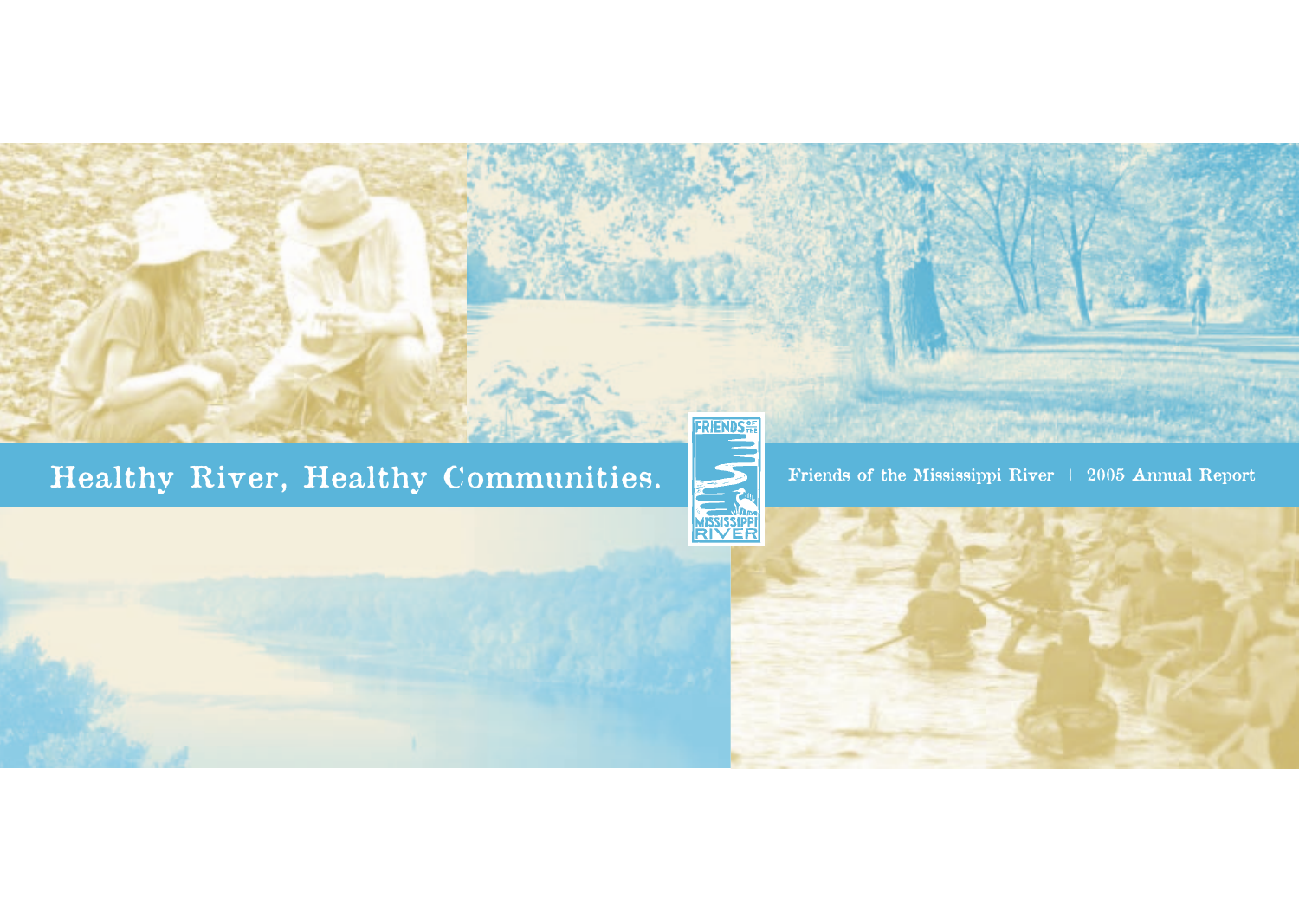# **Letter from the Board Chair**

#### Dear Friends,

What is your vision for the future of the Metropolitan Region? Does your vision include clean water – water for drinking, swimming and fishing? Does your vision include the floodplains, scenic bluffs and the natural and cultural treasures of the Mississippi River? If you live in the reaches of the Mississippi River, you know that the river and the adjacent lands are not what they once were – our vision for the future must include the Mississippi River.

As Chief Seattle said, "The rivers are our brothers. They quench our thirst. They carry our canoes and feed our children. You must give to the rivers the kindness you would give to any brother."

The Mississippi River is one of the great rivers of the world – an ecological system of international significance. In the Minneapolis/St. Paul metropolitan area, the Mississippi River is a significant community asset, providing habitat and open space, drinking water to millions, incomparable scenic views, a variety of recreational opportunities and multiple cultural and historic sites.

Friends of the Mississippi River's success depends on our ability to focus our limited resources on key areas where we can have the most impact protecting, improving and restoring important natural areas, water quality and the ecological, cultural, historical, scenic and recreational assets of the Mississippi River corridor.

In 2005, to protect and restore these qualities, the FMR board and staff developed its 2005 to 2009 Strategic Plan to guide its work, using strategic goals and benchmarks. FMR uses a "rolling" model of strategic planning in which we set five-year goals and shorter-term, two-year benchmarks against which we can measure our progress. Every two years we evaluate progress toward our plan and then revise and recalibrate the goals and benchmarks.

How we accomplish our goals is largely dependent on FMR members, staff and volunteers – people who are willing to convert their love of the river into on-the-ground results. In 2005, over 170 people were involved in buckthorn removal in the Pine Bend Bluffs area, 2,000 adults and youth completed storm-drain stenciling and fifteen teams, including forty new volunteers, monitored wetland health. In addition, we organized citizen advocates for the river to participate in public meetings, write letters to their elected officials and organize their neighbors.

Will it make a difference? We believe it will – and is! Each of these individual actions, whether it be volunteering to restore a streambank, making a financial contribution or writing an elected official, adds up. The cumulative effect will improve water quality, restore habitat and protect the floodplains, scenic bluffs and the natural and cultural treasures of the Mississippi River. The education and awareness we support will create a large, well-informed constituency of citizens who care about the river and its watershed, and who are willing to take action to protect it.

On behalf of FMR's board and staff, I thank you for your kindness to the Mississippi River through your support of our work with your ideas, volunteer work, financial contributions and program participation. We look forward to your continued involvement with us as we work to implement FMR's vision to protect and restore the river. We all envision a river that is cleaner, healthier, more alive and more inviting, a river no one can ignore or take for granted.

Warm regards,<br>Synn Maratgha

Lynn Moratzka Chair, Board of Directors

Lynn Moratzka Chair, FMR Board of Directors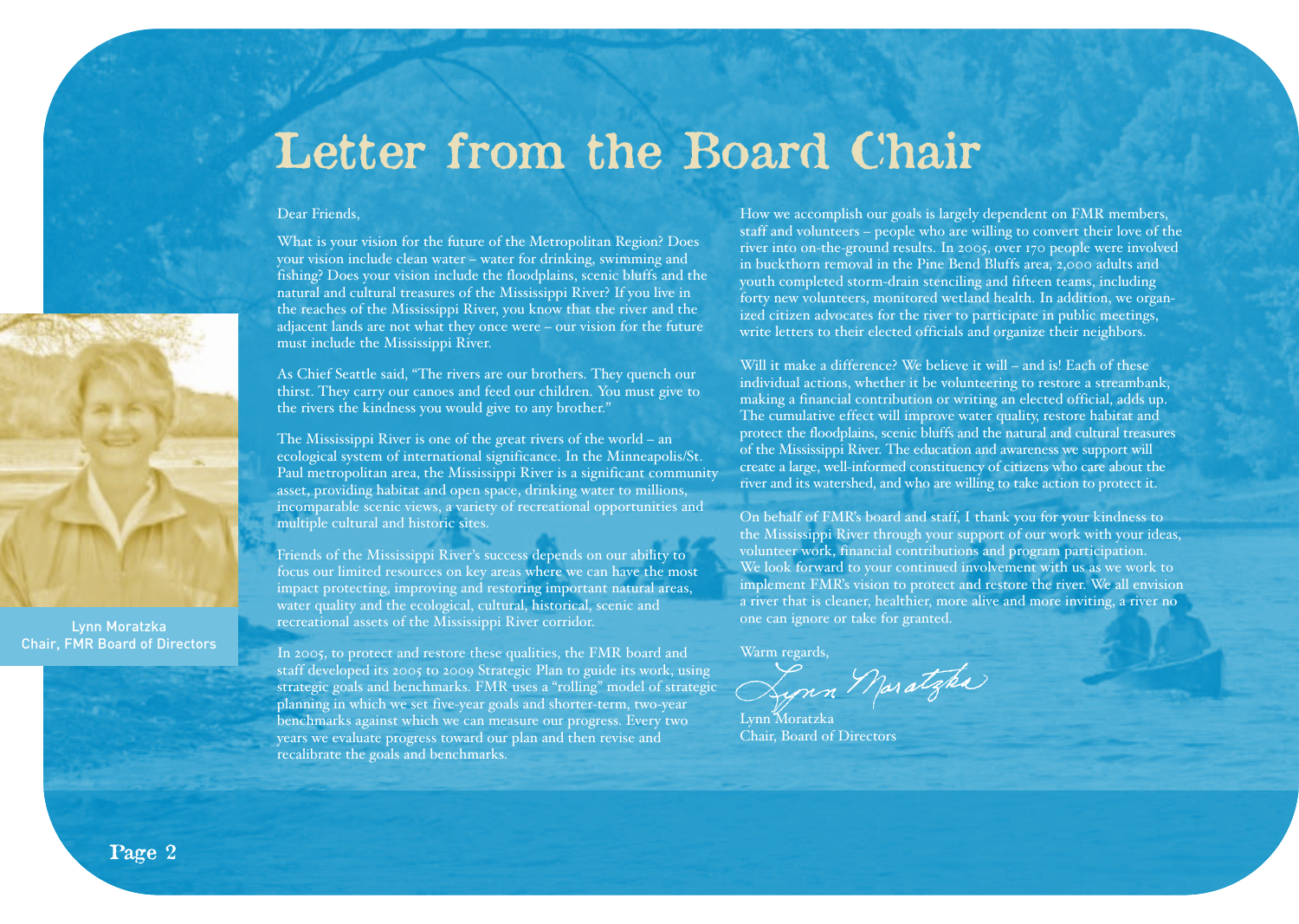# **Program Overview:**



FMR works to keep the river healthy, so generations to come can enjoy its many gifts. Photo courtesy of Cold Snap Photography.

"We forget that the water cycle and the life cycle are one," said Jacques Cousteau. Our quality of life is dependent on the river and its watershed, and its vitality directly impacts the health of our communities. We who live in the Twin Cities are fortunate to have the Mississippi River flowing right through our backyards, enriching communities throughout the metropolitan area. We enjoy its beautiful vistas, its wildlife, its parks and natural areas, its link to our past – and we depend on it to supply healthy drinking water and a clean place to fish, boat and swim.

Unfortunately, the Mississippi's water is not as clean as it should be, and its degraded ecosystems no longer function as they once did to protect its ecological health. Because the river belongs to us all, we are responsible to take care of it, to ensure that its waters, and our communities, are clean and healthy. This year, FMR worked with an amazing number of volunteers, and partnered with a variety of agencies and organizations, to restore natural areas, to educate citizens and local officials about the value of river stewardship and to train these stewards to actively care for the river.

# **WATERSHED PROTECTION**

The Mississippi River and its tributaries supply our drinking water and beautiful places to recreate. However, these waters are fast becoming too contaminated for human use. Development is dramatically impacting the health of communities all along their banks and in their watersheds. For these reasons, we focus our water quality efforts on influencing local land use decisions that profoundly affect our water resources. We work to raise awareness of the issues by engaging citizens in the work of influencing local government and in hands-on restoration projects. We strive to get both public officials and private citizens to think critically about their impact on the watershed.

# **LAND PROTECTION AND RESTORATION**

How we tend the land along the river and in its watershed profoundly affects the health of the river. The land provides habitat for the birds we watch, scenic views, restorative places to walk, parks to bike and hike. Without quality habitat, we stand to lose these very amenities that enrich our lives and keep us healthy. The few remaining natural areas left in the metro area are threatened by development that is dramatically altering the landscape and damaging the function of their ecosystems. FMR works to protect these remaining high quality natural areas and restore land along the greenways that connect them. We help landowners act as thoughtful stewards of these parcels of land, and ultimately of the interconnected areas that we share.

# **RIVER CORRIDOR STEWARDSHIP**

Rooted in history and yet so much a part of our everyday lives, the Mississippi River grounds us in our communities and our world. Many aspects of the river transcend time – the beautiful vistas, the wildlife, flowing water that has carved out the river valley and surrounding bluffs. We enjoy eagles flying overhead, heron and fox on the banks, wildflowers in the woods. We boat on the water, hike on the trails and enjoy the tranquility of nature – all in the center of an urban area. Developers are drawn to the river for precisely these reasons, and yet their plans sometimes threaten to obscure views, degrade shorelines and destroy habitat. FMR works with citizens and local government to enforce laws that protect the river, and to empower communities to shape the character of the river where they live.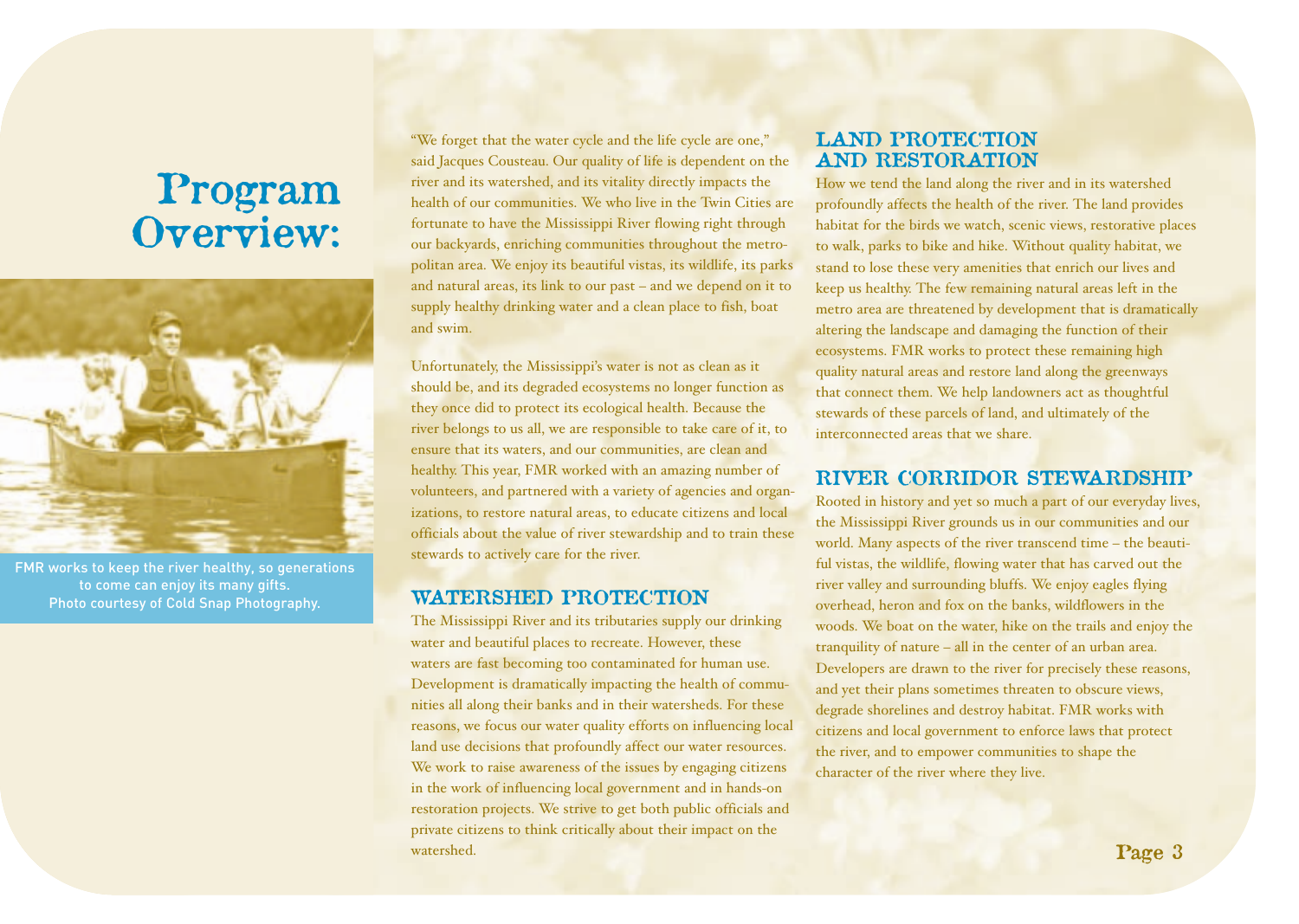# **Watershed protection**

With the passage of the Clean Water Act more than thirty years ago, the quality of water in our rivers, lakes and streams improved dramatically. Unfortunately, progress has leveled off, and the health of our rivers and lakes has begun a steady decline, especially in rapidly urbanizing areas, where natural landscapes are giving way to streets, parking lots and buildings.

An important tributary of the Mississippi, the Vermillion River in Dakota County is known as a world-class trout stream. That status is now threatened, as a changing landscape degrades the health of our waters. Groundwater, from underground aquifers, feeds streams and rivers, and surface waters sometimes percolate through the ground to recharge aquifers. An insult to one may be an insult to both. Many of our surface waters, such as those flowing in the Mississippi and Vermillion Rivers, are contaminated with bacteria from human and animal waste. Groundwater can be contaminated by other sources; nitrates, pesticides and pharmaceuticals are a few of the contaminants that leach down into the groundwater. Your drinking water supply can come from either source, surface water from the Mississippi River for most urban residents and groundwater for those living in most of the suburbs.

To protect our water, we encourage citizens to take responsibility for the health of their watersheds. Our hands-on stewardship and educational programs focus on two tributary watersheds in the fast-growing fringes of the metro area: the Vermillion River and Rice Creek, which includes portions of Anoka, Washington and Ramsey counties. As citizens become more involved as stewards of their local streams and wetlands, they also become motivated to advocate on their behalf. FMR is building a base of citizens who are getting involved by pushing their local elected officials for policies that are more protective of our precious water assets.

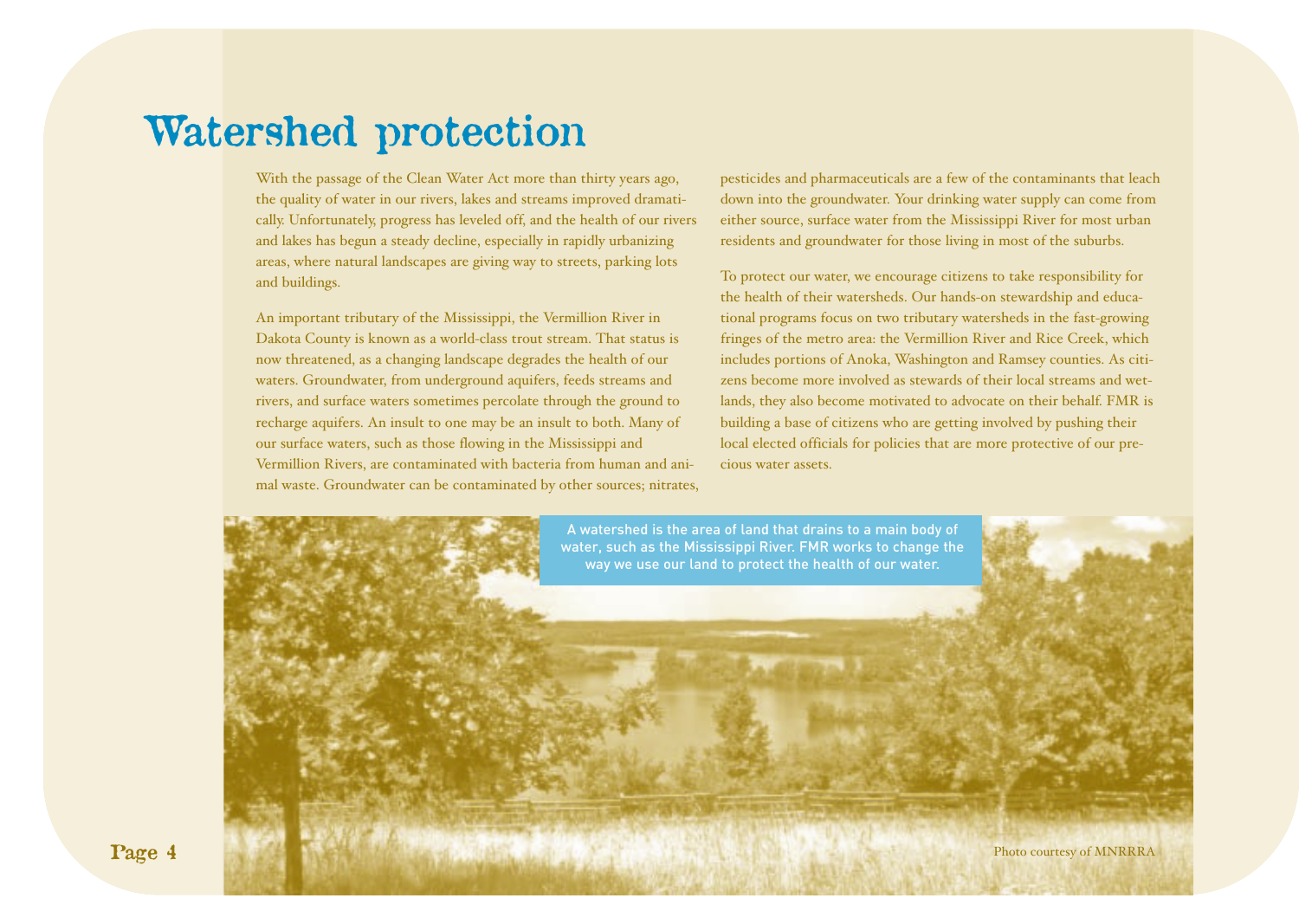The health of wildlife, such as trout in the Vermillion River, is an indicator of the health of our watersheds.



# **INFLUENCING PUBLIC POLICY**

### *Protective Watershed Management in the Vermillion River Watershed*

FMR has focused on three strategies to protect the quality of the Vermillion: ensure properly functioning septic systems, require adequate shoreline buffers and pass effective stormwater standards. Our continued work within the Vermillion watershed paid off this year with the approval of the Vermillion River Watershed Plan, which reflects these priorities. We pushed for a septic system inspection/abatement program, developed by Dakota County and the Vermillion River Watershed Joint Powers Organization (JPO), and were gratified when the JPO adopted a plan consistent with the one FMR and residents have been advocating.

# *Rice Creek*

In 2005, FMR developed a partnership with Minnesota Waters (formerly Minnesota Lakes Association and Rivers Council of Minnesota). We organized lake associations to promote proactive stormwater standards that will ensure that we have the fishable, swimmable lakes we expect in Minnesota. Along with the Minnesota Department of Natural Resources and other environmental groups, we educated citizens about the negative effect excessive stormwater can have on downstream water quality. In 2006, FMR will work with Minnesota Waters and concerned citizens to develop protective standards for new development in rapidly urbanizing areas.

# *Low Impact Development (LID)*

FMR partnered with the City of Lakeville on an exciting new initiative to show how innovative design can protect resources and still allow for the economic benefits of development. We put together an alternative plan for a development already in the works to compare the two approaches. Our resulting plan featured dramatically reduced stormwater runoff, lower installation and maintenance cost and increased wildlife habitat value, proving to be more profitable for the developer and offering an increased tax base for the city. The project was a finalist for a Minnesota Environmental Initiative Award in the Land Use category.

# *Elko/New Market Wastewater Treatment Plant*

This year, FMR and several partners effectively worked to limit an expansion of this treatment plant that would have allowed a seven-fold increase of wastewater entering the Vermillion River. This expansion would have damaged the river with increased water temperatures, bacteria, pharmaceuticals and other pollutants. We also successfully pressed for a new sewer pipe that will funnel much of the wastewater to a treatment plant in Empire township, which can better handle the increased volume.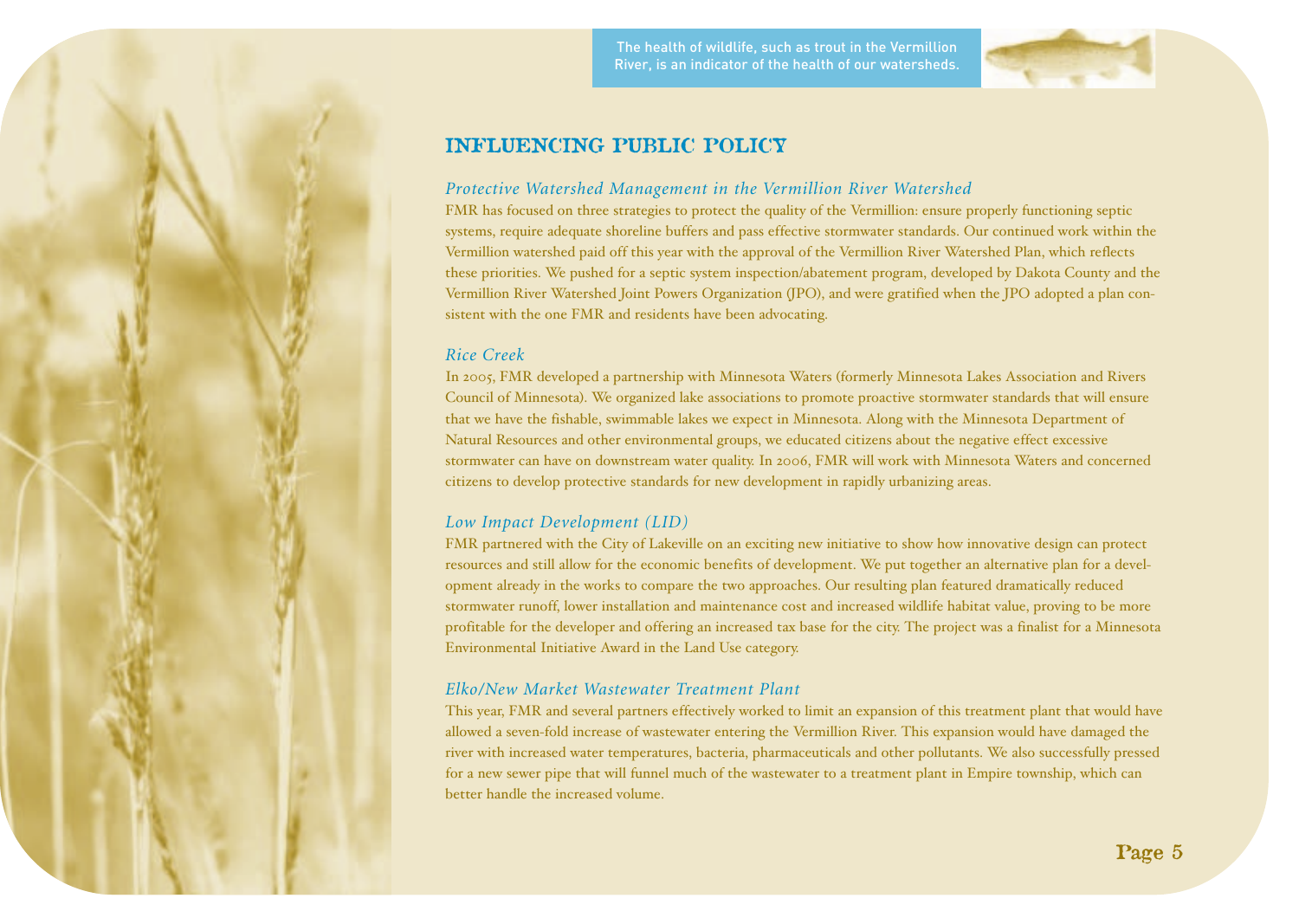# **PROMOTING STEWARDSHIP**

FMR's stewardship efforts combine grassroots advocacy, land conservation and public education. In 2005, we continued and expanded our work on several successful programs.

#### Photo courtesy of MNRRA



FMR engages volunteers in water quality monitoring with a goal of educating citizens and creating stewards of the river.



Rain gardens, such as this one in Burnsville, reduce excessive runoff of stormwater into rivers, lakes and streams.



### *Wetland Health Evaluation Program (WHEP)*

This highly successful program engages citizen volunteers to help monitor wetlands in their community and to raise awareness of the many important ecological functions of these wetlands. This year, fifteen teams, including forty new volunteers, were trained in field methods and the identification of macroinvertebrates and vegetation. After field and lab work was completed, volunteers presented their findings to their local elected officials, an important component of the program. The experience taught more than technical skills; it also offered participants a chance to see how they could make a difference in their communities by taking the next step— influencing local policy to protect our precious resources.

#### *Vermillion Stewards*

Modeled on the popular Gorge Stewards Project (see River Corridor Stewardship section), the Vermillion Stewards Project was successfully launched this year to get citizens involved in protecting and improving the watershed where they live. Featuring hands-on activities and education, community members took part in a prairie hike, rain garden workshops, seed collection, invasive species removal and a watershed cleanup. A total of 230 citizens at nine events contributed 400 hours of their time, making it a remarkable inaugural season for a program that we expect will continue to grow. In the coming year, we hope to increase the number of partners involved in the project and diversify our funding sources.

# **WATER QUALITY EDUCATION**

Educating the public is key to shifting behavior in a way that will enhance, rather than degrade, the health of our water. In 2005, FMR carried out its education efforts on a number of fronts.

#### *Stenciling and classroom-based education*

Using paint and stencils, 2,000 student and adult volunteers stenciled more than 5,000 drains with the message, "Please Don't Pollute! Drains to Mississippi River!" and distributed over 12,000 educational doorhangers. Through demonstrations, experiments and discussion, FMR enhanced the educational impact of the project with engaging classroom presentations to over 2,000 students.

#### *Watershed and rain garden workshops*

Interest in rain gardens and other stormwater management practices has taken off in the last couple years as people explore new ways to limit their personal impact on water quality. In 2005, FMR staff presented 13 water quality workshops to nearly 300 community members, teaching people how they can reduce their impact on local waters by taking measures such as installing rain gardens and rain barrels, and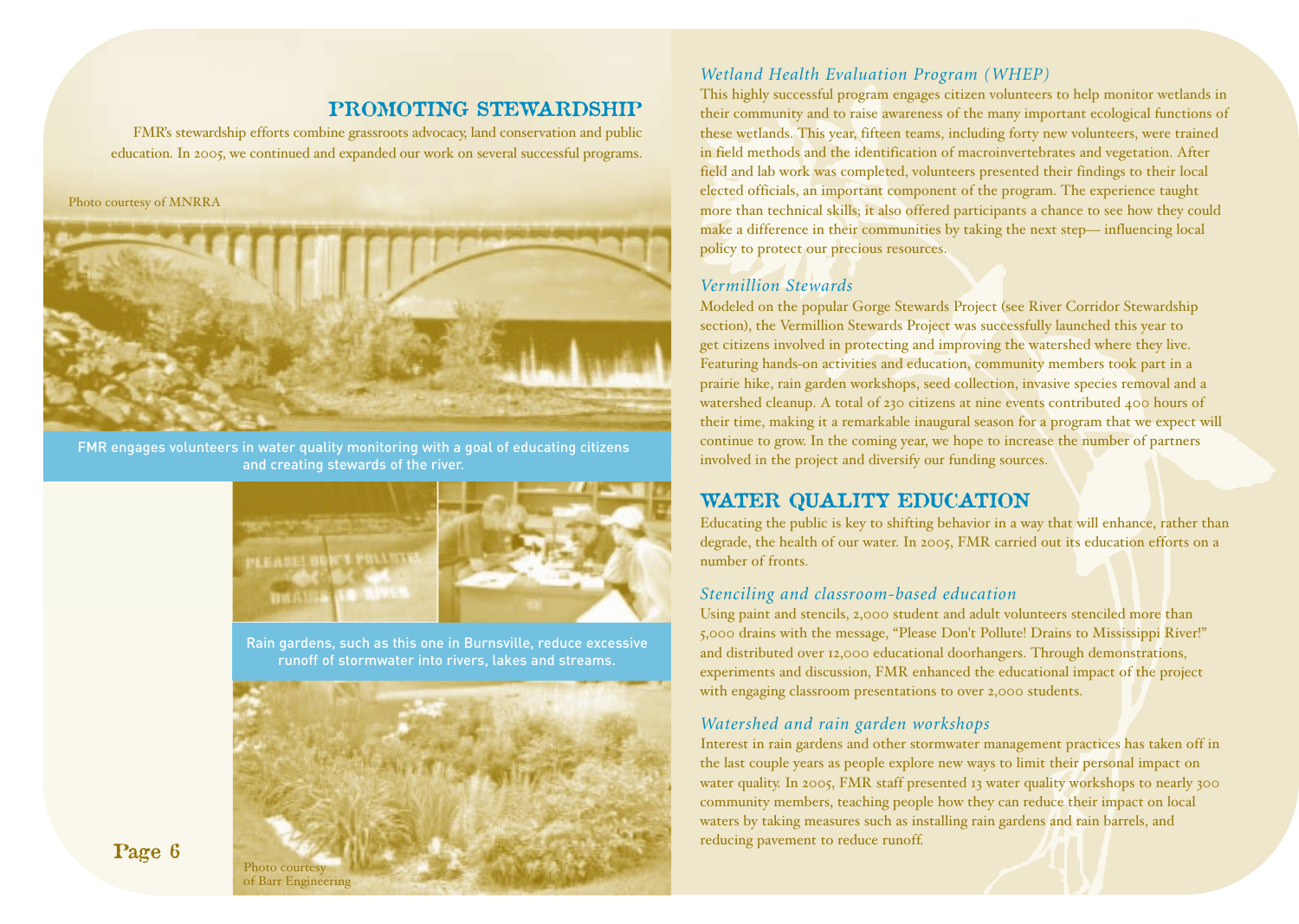# **Land protection and restoration**

The Twin Cities was once covered in prairie, savanna, forest and wetland, a haven for migrating birds and other wildlife. Unfortunately, most of the original natural areas are gone – only  $4\%$  of those natural communities remain; the rest have now been permanently altered, in many cases wiped out and replaced with agriculture or development that is rarely sensitive to the landscape's natural functions. We have lost natural water filtration, quality habitat, well-functioning ecosystems – and thus clean water, wildlife and beauty.

We must protect what remains, and restore what we can. This year, FMR continued to partner with agencies, organizations and landowners large and small to protect and connect the most critical natural and scenic lands while still allowing agriculture, industry and neighborhoods to grow and thrive. The result is a healthier ecosystem, a richer culture and a greater quality of life. Hundreds of volunteers have worked with us to restore these connected green corridors that affect not only the health of our communities, but those downriver.



*See the map on the following pages for details of our work to restore and protect land along the Mississippi River.*



Volunteers haul away woody debris that has been removed from an area of land being restored.

# **OUR WORK WITH LANDOWNERS**

#### *Landowner outreach*

A big part of our work with landowners is developing relationships and helping them understand the value of their land. Much of our work involves assisting landowners as they work through the often complex process of determining what options are available to them to protect and restore their property. In 2005, we assisted nine landowners in Dakota County with applications to land protection programs.

Our ongoing work with private landowners who own property in the Mississippi River corridor is rewarded when we begin to see ecological improvements on their land or when an important natural feature is permanently protected from development.

## *Mississippi Vermillion Heritage Land Registry*

FMR developed this registry program as an honor roll of landowners who volunteer to protect their land for the benefit of the resident ecosystems and wildlife. Four additional landowners joined this year, bringing the total to 52 landowners caring for nearly 3,000 acres of land.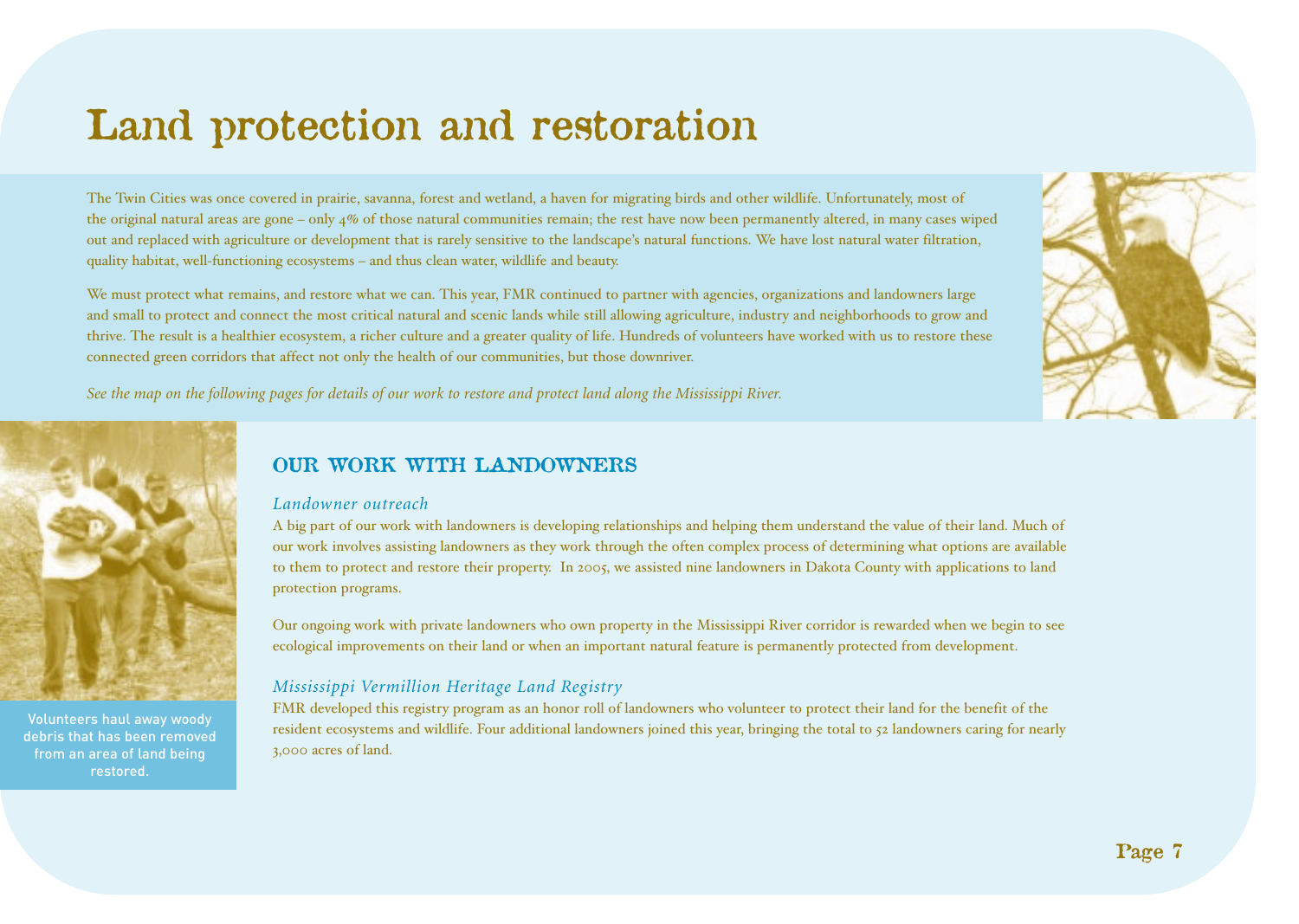# **PINE BEND BLUFFS NATURAL AREA**

One of the largest patches of high-quality natural areas left in the Twin Cities, Pine Bend Bluffs natural area provides a snapshot of the rich original landscape of the area and a vision of how it might once again look and **County Park**

function. Over the years, FMR has developed relationships with a number of corporate and private landowners in the area, working toward this vision.

# *Flint Hills Resources (FHR)*

This large corporation has come to see the value of investing in the land they own along the river. Over the seven years we have worked with them, their property has improved dramatically. Where thickets of invasive buckthorn once crowded out native vegetation, proud oaks now stand with their branches reaching wide in the liberated space. This year we began work to restore additional bluffland areas of the property and developed plans for a 40-acre forested section.

# *Pine Bend Bluffs Scientific and Natural Area (SNA)*

One of the most scenic sites along the lower Mississippi River in the metro area, this SNA covers 216 acres in Inver Grove Heights and boasts oak forests on most of the site, from the banks of the river to the tops of the 200-foot bluffs. Over the years we have managed restoration projects on oak savanna and dry prairie areas of the SNA. In 2005, an impressive 174 volunteers helped us remove and burn exotic plants and shrubs and collect seeds to restore the ecological health of this area. FMR cleared exotic shrubs from about 20 acres of the site, opening up views to a previously inaccessible pond.

# **LOWER MISSISSIPPI RIVER CORRIDOR**

## *Heritage Park*

The city of Inver Grove Heights plans to transform this contaminated site on the banks of the river, formerly a railroad yard, into a 50-acre park featuring recreational paths, a



performance space, restored natural areas and interpretive components. In 2005, FMR and Emmons and Olivier Resources co-wrote a natural resource management plan for the park.

# *Spring Lake Park Reserve*

A high-quality forested area on the bluffs of the river in eastern Rosemount and Nininger Township this park reserve includes more than five miles of Mississippi River shoreline. FMR has been working with Dakota County to restore a high-quality forested area on this property. This year, we removed invasive exotic trees and shrubs on 80 acres of the site to help restore the natural plant communities.

#### *3M*

**Park**

The company owns 3,000 acres, including critical natural areas, along the Mississippi River in Cottage Grove. FMR is working with 3M to restore and manage natural areas on their property. This year, we began restoration work, along with a group of dedicated employee volunteers who are stewarding this beautiful land. At two events, they removed exotic plants and collected native plant seeds for future planting. These individuals have shared their passion with others in the organization to gather support for the restoration work. **Spring Lake Fridley Columbia Heights**

**Brooklyn Center**

**MINNEAPOLIS**

**Minneapolis Chain of Lakes**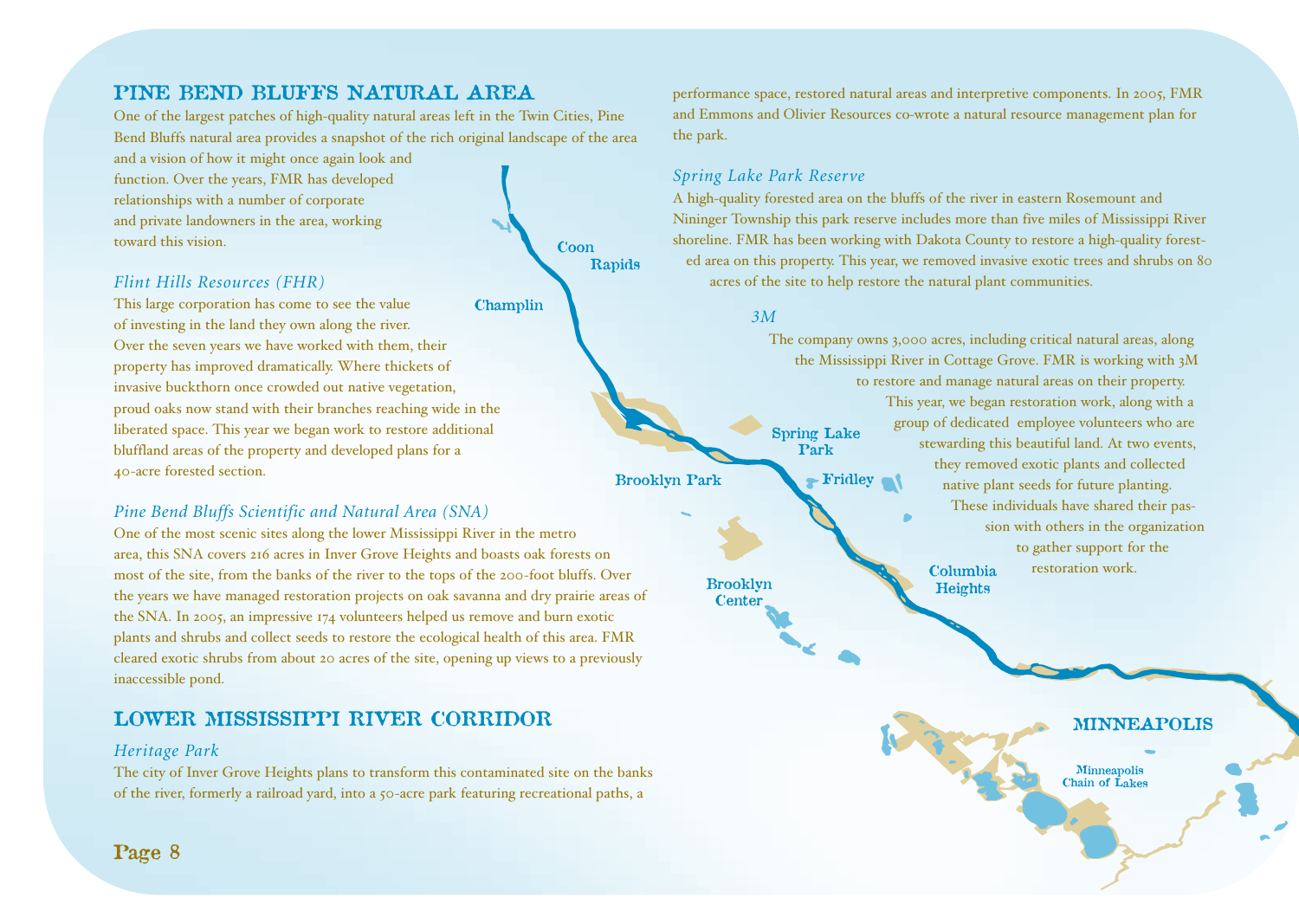#### *Hastings River Flats*

Located on the Mississippi River in Hastings, this 216-acre site was formerly a petroleum tank terminal. Now managed as a city park, the site is not only an important local resource, but is part of the larger, internationally significant Mississippi River ecosystem. Two years after installing a 30-acre prairie and 1,100-foot lakeshore buffer planting, FMR continues to monitor this site and assist the Hastings Parks Department with maintenance.

#### *Rosemount Wildlife Reserve*

Working closely with FMR staff, a private landowner donated a 15-acre portion of her property to the City of Rosemount to develop this wildlife reserve, which is part of a continuous corridor of natural habitat significant to migratory birds. With funding from the Upper Mississippi River Forestry Partnership, FMR participated in the "Closing the Canopy" project, intended to reverse the declining numbers of migratory birds by restoring their habitat. Through this and other programs, we began work to restore portions of private properties to their native and historical character.

# **VERMILLION RIVER CORRIDOR**

#### *Sand Coulee*

Covering over 500 acres, the sand coulee is a mix of woodland and grassland habitats, including the largest prairie remnant in Dakota County. This year, FMR was awarded a Private Stewardship grant from the U.S. Fish and Wildlife Service to continue its restoration work in this area. These grants are awarded to only the highest quality areas, indicating its value as open space worthy of protection. We continued intensive restoration work on private properties, removing exotic invasive shrubs and trees and collecting and distributing native seed. We also developed a management plan for a new area in the coulee and worked with the City of Hastings to restore the city-owned portion of the coulee.

#### *Empire Property*

Owned by the Metropolitan Council, this 400-acre property lies along the Vermillion River in Empire Township near Farmington. We continued work on a two-year, 50-acre wet meadow restoration, which was a finalist for a 2005 Minnesota Environmental Initiative award. We also began site preparation to enhance a native grassland and worked to remove exotic woody species from throughout the site.

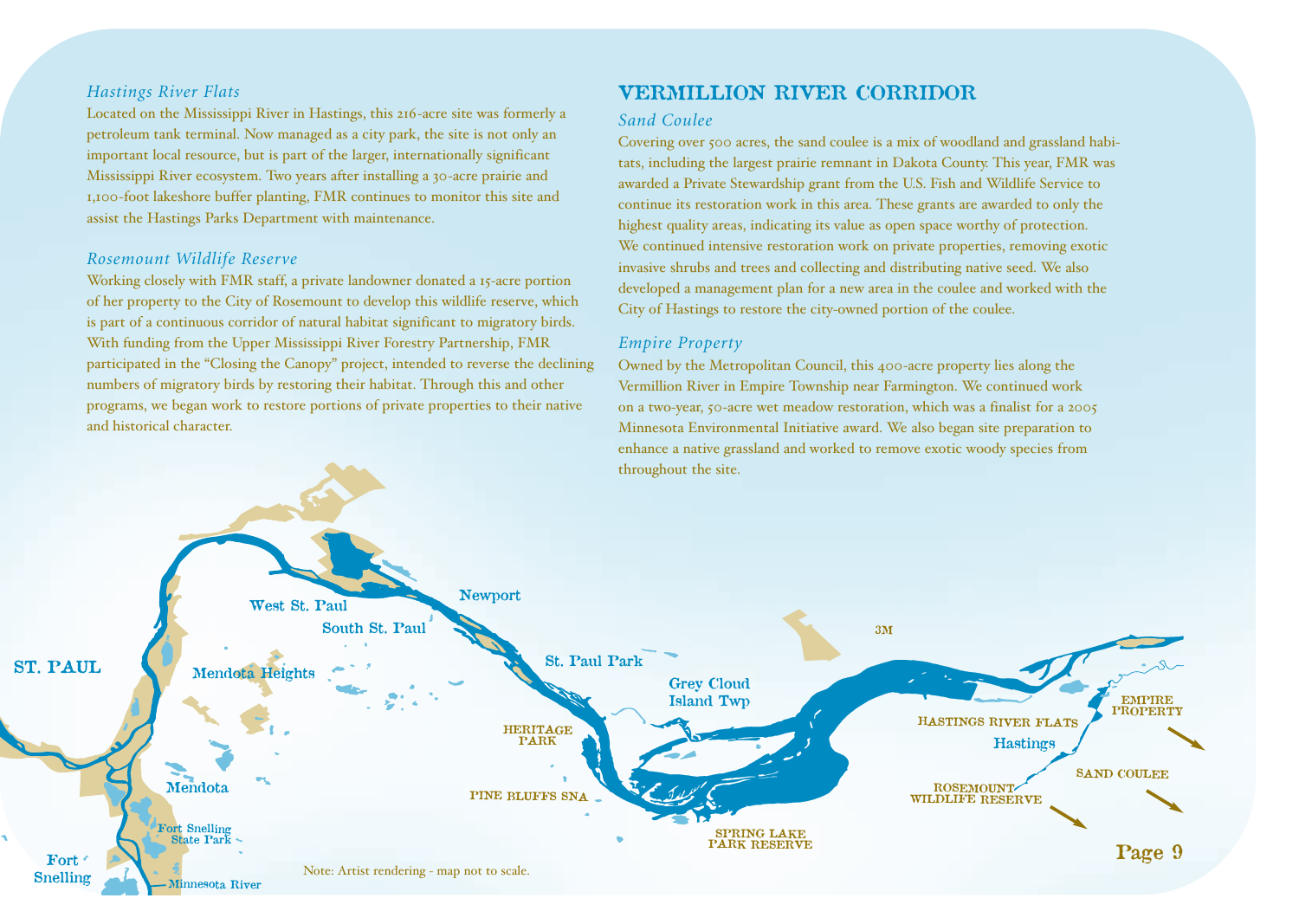

# **River corridor stewardship**



A volunteer removes invasive garlic mustard and buckthorn seedlings in the gorge area of the river.

Communities along the Mississippi River have access to an international gem that offers unique recreational opportunities, breathtaking views and a strong sense of place rooted in natural and cultural history. Our freedom to interact with the river makes it a public asset to be enjoyed and tended. We marvel at the views, some that have hardly changed in decades, connecting us to the history of the land. We soak in the river's beauty and let it heal us, much like the earth soaks up sun and rain for renewal.

A changing landscape means that views are faced with extinction and the health of the river is diminishing. Developers are drawn to the river's assets but, paradoxically, sometimes degrade them by building in ways that block views of the bluffs, contaminate the water and cut off public access.

FMR continues to encourage active stewardship of the river through a number of innovative and successful initiatives. In 2005, we involved an increasing number of citizens in hands-on stewardship, educated students and adults about ways they can reduce the pollution that goes into the river and mobilized citizens to speak out to influence local decisions related to the health of the river and their own communities.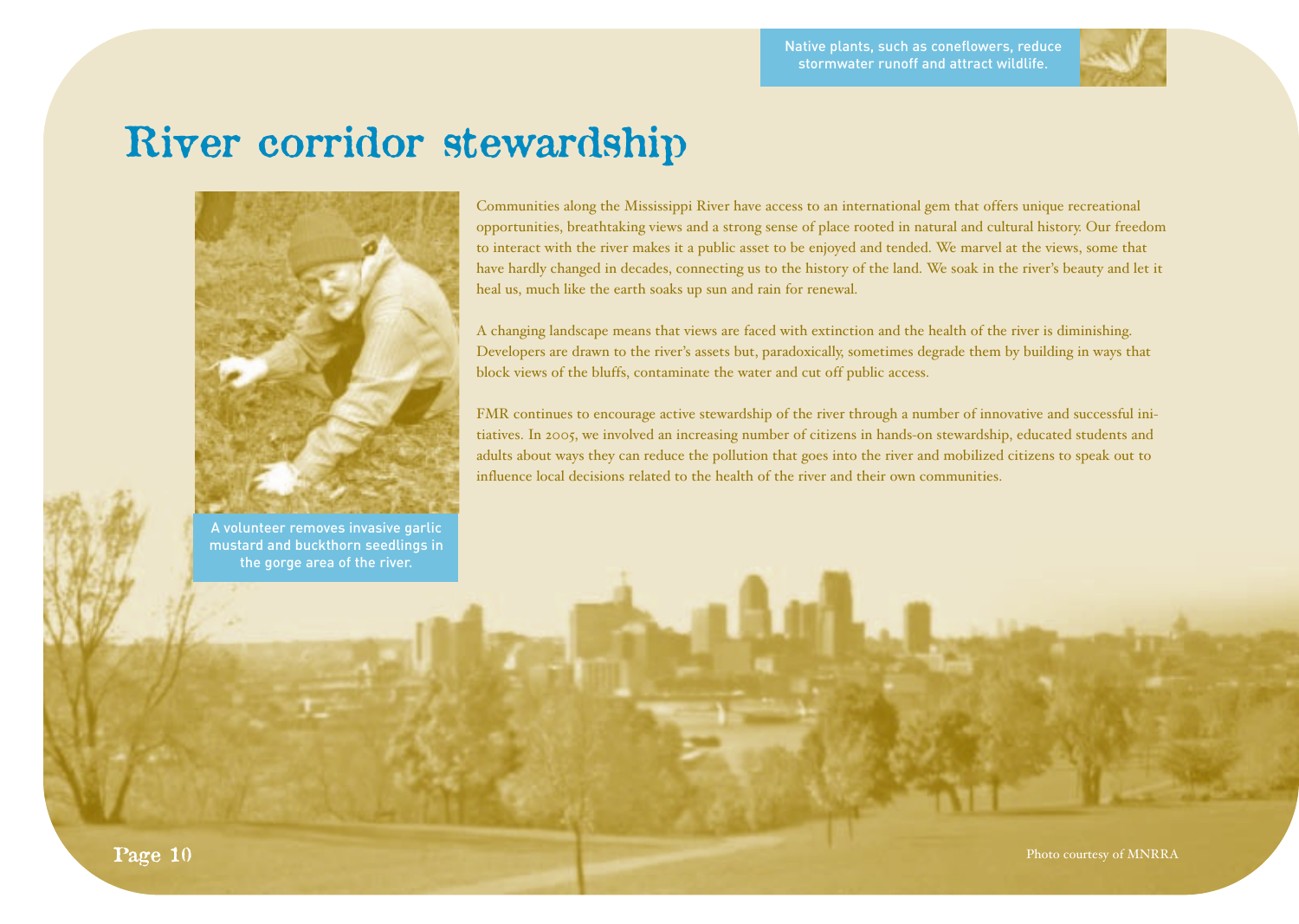

# **PROGRAMS AND EVENTS**

### *Gorge Stewards*

The Gorge Stewards began as a small group of volunteers in the Longfellow neighborhood of Minneapolis, and has grown into an extensive network of river stewards lining the gorge on both sides of the river in both Minneapolis and St. Paul. This year the reach of the Gorge Stewards expanded to include the Marcy Holmes and West Bank neighborhoods in Minneapolis.

Gorge Stewards join in both interpretive events, such as historical tours, birding hikes and plant identification forays, and volunteer projects, including cleanups, invasive species removals and native plantings. After years of work by committed stewards, the gorge area is really taking shape. Last summer, volunteers were delighted to find clusters of native bloodroot blooming where exotic buckthorn had once crowded them out. At 40 events this year (up 18% from 2004), 427 people participated in interpretive events, and 764 in stewardship events, contributing 2,179 total hours (up 121% from last year!) to care for the river.

### *Special Places Tours*

Designed to be fun, active and educational, these popular tours fill quickly. They encourage appreciation for the amazing diversity of the river and they promote a sense of ownership for its welfare. This year we added three new events to our lineup: Exploring the Meeker Island Lock & Dam Ruins, Snowshoeing and Owl Watching at Spring Lake Park and Birding at Hastings River Flats. Tours were attended by 355 people (up 25%) and led by 15 volunteers, who shared their expertise about natural areas linked to the river.

### *Mississippi River Challenge*

In 2005, we welcomed the Minnesota Chiropractic Association - American Spine Foundation as the new title sponsor of our second annual two-day, 44-mile event. This year, 250 paddlers raised \$53,000 in pledges to support FMR's work and enjoyed two beautiful days on the river supported by over 100 amazing volunteers. (See sidebar for highlights of this year's event.) **Page 11**

Paddlers launched early in the morning to the sounds of a Native American drum ceremony at beautiful West Coon Rapids Dam Regional Park. Gorgeous weather escorted paddlers 22 miles downstream to Historic Fort Snelling as they passed through three locks, stopped at several scenic riverfront parks and enjoyed lunch by Panera



Bread Company. The journey led them through islandstudded urban wilderness, industrial riverfront, an historic district and the scenic and tranquil gorge where high limestone bluffs tower above the river.

After walking up from the beach, paddlers were greeted at the walls of the fort by living history actors in the costumes of voyageurs, settlers and frontier soldiers. They settled in for an evening of revelry, relaxation and rejuvenation, featuring live music by the Chris Silver Band and a hearty meal provided by French Meadow Bakery and Thousand Hills Cattle Company, with dessert by Blue Sky Creamery!

After camping overnight inside the fort, participants awoke to the sound of a cannon, were served hot coffee and breakfast and then reclaimed their crafts for the final leg of the Challenge. They navigated 22 more miles on the second day – paddling through classic floodplain forests, downtown St. Paul and the Pig's Eye Lake area before pulling in at scenic Grey Cloud Island in St. Paul Park.

The rigorous but fun nature of the 2005 Minnesota Chiropractic Association-American Spine Foundation Mississippi River Challenge made it an attractive event for paddling enthusiasts of all skill levels. Many participants raised substantially more than the minimum \$200 pledge amount, appreciating the integral link between work to protect the Mississippi River and the opportunity to experience the river and the Twin Cities from a new point of view.

www.MississippiRiverChallenge.org

Minnesota **Chiropractic Association**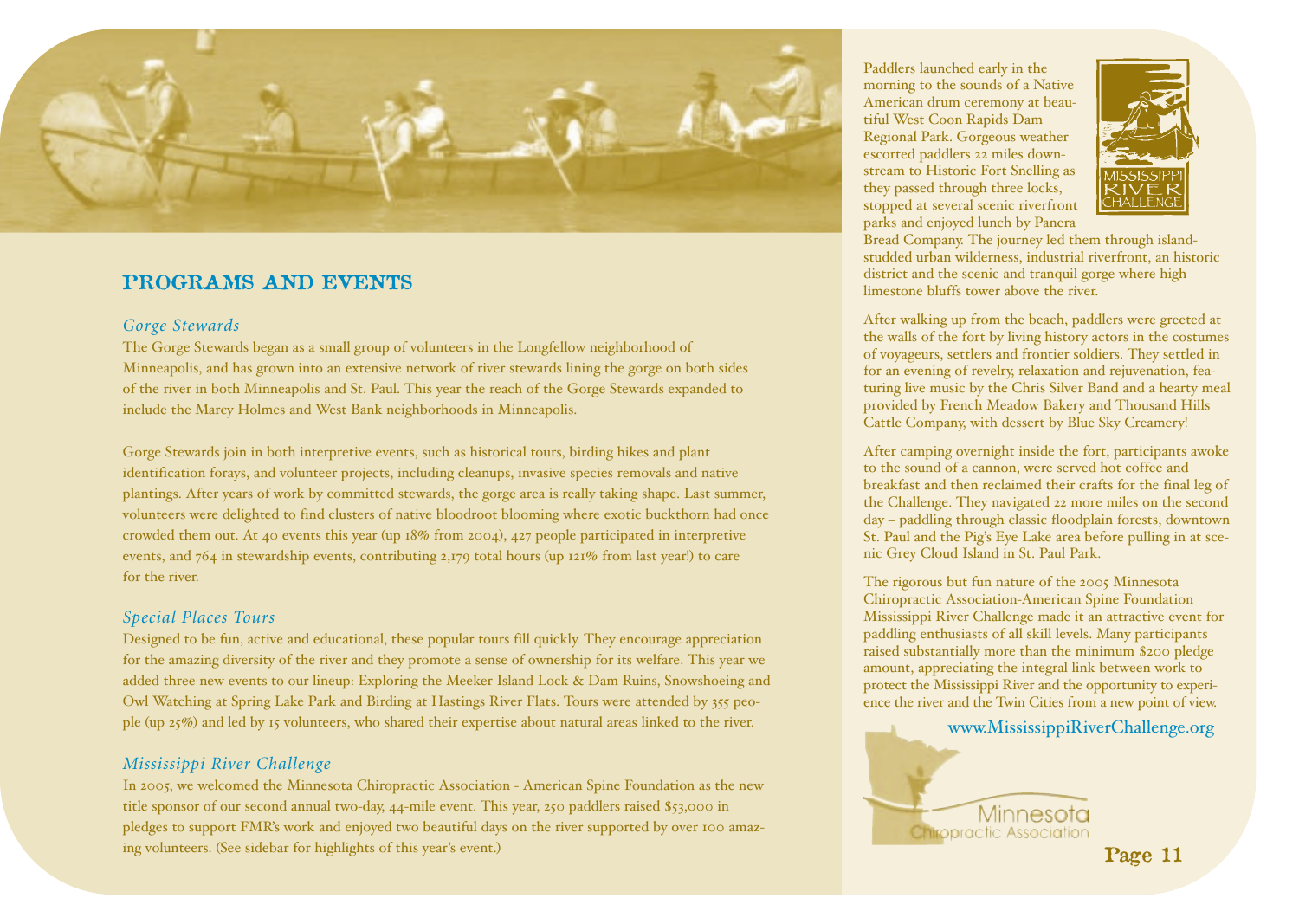

FMR worked with the Metropolitan Design Center on plans for development along the river that allow for natural buffers and public greenspace.

# **ADVOCACY**

# *River's Edge*

For nearly three years, FMR has been working with communities in south Washington County to encourage riversensitive development. Central to this work has been a large proposed development that would feature nearly 2,000 housing units and 40,000 square feet of commercial buildings on approximately 400 acres around a pristine backwater bay. In order to provide a vision that the community might embrace, FMR worked with local elected officials and the Metropolitan Design Center at the

University of Minnesota to create a series of design alternatives that accommodate high-density design while protecting a significant amount of open space along the river and bay. Designs were presented to citizens at a public forum and were received enthusiastically. As FMR moves forward, we will work to help communities find funding to protect public land.

### *Saint Paul Corridor*

In order to protect the river as an ecological, scenic and recreational asset of statewide significance, the Mississippi River in the Twin Cities has been designated a State Critical Area. Under this designation local governments along the river are required to adopt land-use regulations that limit building heights and setbacks and set other standards to safeguard the river corridor. Though commonly accepted, most of these laws are not effectively enforced. This year, FMR amended its strategic plan to focus on enforcing these laws, and we convened natural resource professionals to develop a coordinated strategy. We worked with citizens— the most effective voice in helping enforce the laws— to prevent the granting of height variances along the river corridor in St. Paul. In the case of one prominent proposed development in Saint Paul, FMR's board of directors, along with 19 other organizations, passed a resolution opposing a massive

development that would violate critical area laws by erecting 30-story buildings on the West Side Flats, forever altering the historic landscape of the river valley in Saint Paul.

#### *Rosemount Trail*

For several years, FMR has been working with the City of Rosemount and the design firm Hoisington Koegler Group to plan an interpretive trail that will connect downtown Rosemount to Spring Lake Park on the Mississippi River. The proposed trail traverses a variety of landscapes: residential neighborhoods, developing areas, forests, wetlands, restoration sites, and agricultural and industrial areas. With the proposed corridor mapped out, including trail alignment, interpretive elements and opportunities for natural area restoration, the public was invited to comment on the plan at an open house in the fall. Received enthusiastically, the proposal was approved by the city, allowing work on the trail to begin soon.

### *Above the Falls*

This year, FMR worked with citizens and environmental groups to support implementation of a master plan calling for continuous greenspace and trails on both side of the river north of downtown Minneapolis, and which would provide the missing link for the nationally renowned Grand Rounds regional trail system. We worked with landscape architects and city park staff on plans that feature restored and naturalized shorelines, rain gardens, reduced roadway widths and more parks and trails.

We have also taken the lead on redevelopment of the Upper Harbor Terminal, a 48-acre, city-owned site on the river in north Minneapolis. FMR and the city both envision a mix of parkland and housing, with greenspace to buffer the river. The city has dedicated a half-time staff person to focus on the project, providing it the momentum it needs to move forward.



Crystal Cove is part of the natural area threatened by the proposed River's Edge Development.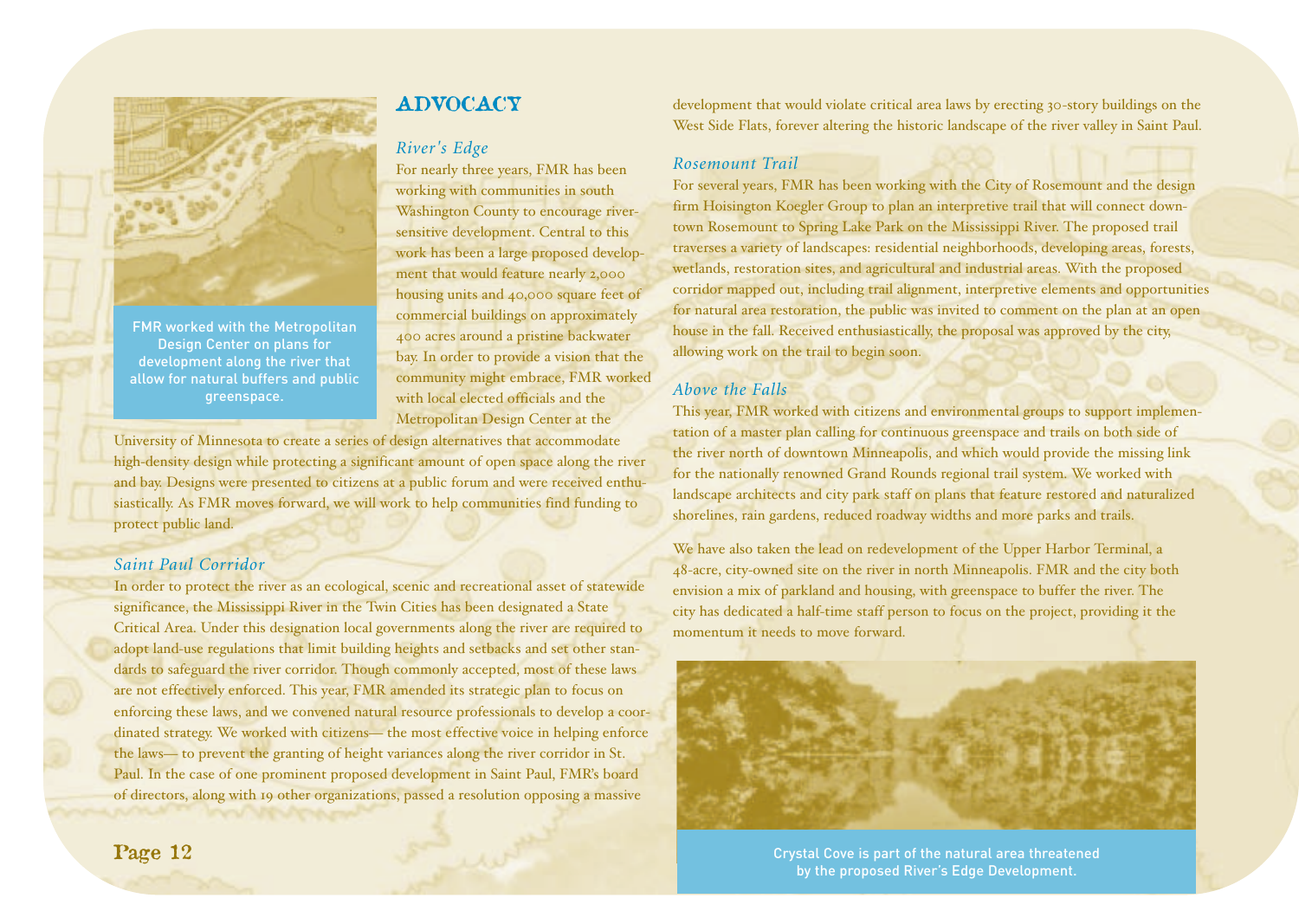# **Volunteers**

The following are among more than 3,641 volunteers who contributed more than 13,000 hours of their time in 2005 to make our work possible. We are extremely grateful for their commitment to the health of the river!

Laura & Dan Addabbo • Karen Alexander • Tom Alsides • Jason Anderson • Doug Anderson • Wendi Anderson • Anthony Andrea • John Anfinson • Brian Ashman • Dan Baer • Arah Bahn • Tom Balcom • Mary Clare Balders • Dan Bale • David Bart • Jerry Battcher • Marc Battistini • Melissa Bean • Joe Beattie • Paul Becker • Leigh Behrens • Julie Beitler • Elizabeth & Tom Bell • Alice Bell • Kris Benjamin • Anne Benson & Will Dixon • Barbara Beresford • Brian & Barb Berggren • Ann Bernstein • Margaret Berrisford • Dave & Sue Betzler • Kevin Biegler • Bob Bierscheid • Linda Bishop-Kowitz • Adam Bjerke • Sandee Blanchard • Bill Blood • Jamie Boardman • Peggy Booth • Don Booth • Jeff & Karen Boser • Frank Bowden • Doreen Bower • Erin Bowley & Jeremy Szopinski • Becky Boyer • Audrey Boyle • Mark Brandt • Leroy Bratland • Carolyn Braun • Yvonne Brazelton-Singleton • Deirdre Brennan & Vince Skemp • Aaron Brewer • Holly Breymaier • Kris Brodersen • Santi Bromley • Rob Brown • Brownlow Family • Amy, Emily & Kristen Bruner • Robert Buck • Jean Buckley • Terri & Rhett Buttleman • Carl Cabak • Gary Cagle • Sally Cagle • Rich Cairn • Candace Campbell • Bill Capman • Ardell Capuzzi • Jill Carey • Glenn Carlson • Virginia Carlson • Carolyn Carr & Jonathan Sellman • Tara Carson • Layne Carver • Gerald Casey • Kim Casey • Melissa Cathcart • Harlan Cavert • Peg & Mark Challgren • James & Mary Chastek • Joyce Clarin • Tom Clarke • Katie Clayton • Kristen Cleary • Joyce Cleary • Naomi Cohn • Ken Collier • Marsha Collins • Patti Combs • Barbara Comstock • Beverly Conerton • Judy Connors • CeCe Cope • Rebecca & Scott Cramer • Stewart Crosby • Clyde Cutting • Andrea Cutting • Jill Danner • Elise Danze • Mark Davis • Rick & Chris Davis • Margaret Mary Dean • Barbara DeFoe • Keith Dehnert • Marilyn Deleon • Theresa Di Marco • Natalie Diebel • Michael Dings & Kathryn Rolstun • Nate Dion • Shawn & Kirsten Dirkes • Richard & Joan Dornfeld • Sheila Dougard • Dorothy Anne Drake • Amy Drier • Kevin Driggers • Melissa Dufour • Hannah Dunevitz Texler • George Dunn • Terry Dunst • Jeremy Dusharm • Angelique Edgerton • Taylor Eide • Delos & Karen Eilers • Penny Eldridge • Robyn Eller • Clem Engen • Judith & Attila Erdos • Joe & Sue Eschenbacher • Guillermo Etienne • Brett Evans • Jean Fagerstrom • Michael Farnan • Kristina Felbeck & Dave Heitke • Dave Fetter • Christopher & Michele Flannery • Michelle Fleming • Fiona Fletcher • Forrest Flint • Rebecca Flood • David Foag • Claire & Garry Foltz • Dr. Una Forde • Ann Fosco • Katie & Rick Fournier • Donna & Hank Fournier • Chris & Gail Frethem • Catherine & Clint Fritter • Ellen Fuge • Joan Furlong & Randy Strobel • Katie Galloway • Pat & Barb Garin • Toby Garrett • Rachel Geissinger • Jenny Geske • Helen Goeden • Jill Goodrich & Terry Dunst • Tom Goodwin • John & Mary Gould • Peter Gove • Rich Gramling • Gerald Grant • Julie Graves • Kathy Gray • Tian Green • Rollie Greeno • Carol & Rick Greenwood • Jim Griser • John Groos • Jon & Betty Gross • Gwen Gros-Sephan • Phil, Brenda & Molly Grove • Frances Guminga • Ernie Gunderson • Raquel Guzman • Wendy Haan • Kathleen Haan • Kim Haffarth • Chris Hagan • Bill Hageman • Michelle Hald • Mike & Patrick Haley • Nathalie Hallyn • Ruth Halvorson • Vivianne Hanke • Katherine Hannemann • John Hannigan • Dave Hanson • Eric Hart • Eric Hauge & Flo Dubaille • Virgil Haugen • Ron Hauser • Amy Have • Brooke Haworth • Beth Hayden • Mark Hayle • Elena Haynes • Ed Heinen • Maggie Heisterkamp • John Helgeland • Nat Hemstad • Sean Hendrix • Eric Herrera • Phil Heywood & Paula Vollmar • Harland & Justin Hiemstra • Chris Higgins • Mary Hilfiker • Marjean Hoeft • Steve Hoffman • Ollie & Dorothy Hoffman • Nadine Holder • Tamara Holmes • Vicki Holmstrom • Krista Homme • Mike Hornberg • Lisa Houdek • Ginny Housum • Jim Hovey • Gary Hovey • Patsy & Bob Huberty • Brian Huberty • Nathan Huerkamp • Rich Hunt • Jerry Hunter • Alicia Hunziker • James Hurst • Bob Hurst • Mary Hurtley • Katie Huttemier • Monica Hynds • Tom Ibsen • Marjorie Ireland • Naomi Jackson • Daryl Jacobson • Sharon Jaffe • Debbie Jahnke • Bob Janssen • Kate Jaycox • Dee Jenkins • Elaine Jervis • Susan Jewett • Tonya Johnson • Dave Johnson • Jeff Johnson • Tricia Johnson • Walter & Harriet Johnson • Alison Jones • Louise Jones • Pam Jones • Vernamarie Jones • Jeff Jontz • Shannon Joyce • Sureeta Kaasan • Jane Kaiser • Mickey Kallas • Veda Kanitz • Vivien Kao • Irene Kasper • Cesia Kearns • Karen Keeney • Jeff Kehrer • Jean Kent • Rich Keppers • Greta Kerkvliet • Heather Kieweg • Tracie Killion • Sharon Kimble • Aaron Kindvall • Margaret Kirkpatrick • Torry Kita • Jerry Klebs • Katie Klemme • Erin Klug • Sheila Knudson • Linda Knutson • Karen Kobey • Katie Koch Laveen • Chris Koelfgen • Kathy Kolstad • Patricia L. Koors • Kathy & Mark Kreitzer • Dick Kroener • Sarah Krohn • Bill Kuhbander • Joan Kunz • Karen Land • Nina Langoussis • Connie Lanphear • Derek Lash • Peggie Lashmett-Krypel • Mark & Riley Laulainen • Patricia A. Lawrence • Ceola Lazo • Laura LeBarron • Greg Lecker • Annette LeDuc • Jenny Lehman • Alex Lewanski • Tom Lewanski • Emilie Liepa • Carolyn Lipp • Tami Lodge • Dawn Logelin • Donna Lucas • Jason & Stacy Lunden • Carol Lydell • Mary Kay Lynch • Bill Lyon • Brenda Lyseng • Dan Maas • Derek Madsen • Adam Mahood • Jan Mainz • Peter Mairs • Marie Malinowski • Paul Mandell • Lorrene Maroney • Sarah Marquardt • Ray Marshall • Elizabeth Martina • Jerry Mathiason • Melissa Maxa • Kevin McDonald • John & Olivia McGaha • Rose McGee • Larry McGough • Debra McGovern • Perry McGowan • Dan McGuiness • Lisa McIntire • Pat McKenny • James & Kim McKenzie • Rosh McKinney • Scott McLennan • Cathy McMahon • Denny & Lynne McNamara • Charlotte Means • Tony Medred • Marc & Donna Melrose • Gene Merriam • Elizabeth & Mark Merryman • Carolyn Metcalf • Sara Meyer • Chas & Karen Meyer • Janell Miersch • Scott Milburn • Hokan & Penny Miller • Christine Miller • Kelly Miller • Judith Miranda • Nathan Mitchell • Leslie Modrack • Ted Mondale • Ann Mongoven & Brad Karkkainen • Ron & Kristen Monson • Lynn Moratzka • Cheryl Morgan • Sharon Mortensen • Maik Mosbach • Hans Mouritzen • John Mowery • Mike & Miciah Mueller • Hal & Luann Muller • John & Julie Mulligan • Colleen Mullins • Laura Musacchio • Ron Nargang • Becca Nash • Tony Nelson • Tanya Nelson • Paul Nelson • Brian Nerbonne • Dan Nesler • Ron Nies • Margot Niles • Caitlin O'Neill • Jennifer Oknich • Herbert & Mary Olander • John Olinger • Ed Oliver • Leif Olmanson • Mark Olson • Hillary Oppmann & Andy Holdsworth • Todd Orjala • Rae & Rick Ormsby • Rebekah Ormsby • Michael Osterholm • Jerri & Eric Otterness • Larry Oxendale • June P. • Amy Padden • Carol Parry • Patricia Pasiewicz • Joan Pasiuk • Sage Passi • Donna & John Patterson • Terry Pearson • Michelle & Roy Pederson • Renee Peek • Mike Perry • Jennifer Peterson • Susan Peterson • Nora Pettinger • Anne Phares • Marie Philippi • Nettie Pignotello • Scott Pilgram • David Pinto • Ed Plaster • Renco Poecke • Steve Poncin • Jane Porterfield • Gregory & Pat Pratt • Ami & Jessie Prewitt • Therese Pritchett • Amy Prochniak • Jim Proctor • Dana Prottas • Lisa Pugh • Liz Puhl • Elissa Purvis • Paul Quist • Mary Ellen Radford • Chauncey Raetner • Al Ramsey • Chuck & Elaine Rasch • Rachel Richardson • Jenny & Jessie Richgels • Marcia & Gary Richter • Christina Ricke • Maureen Riddle • Jonathan Riehle & Angela Bohmann • Catherine Rikkens • Kim Ritchie • Roberta Rivard • Phil Riveness • Tom Robinson • Lisa Rojas • Marcia Roley • Evelyn Rolloff • Jen Rosenkoetter • Dianne, Nick & Linnea Rowse • Rebecca Rude • David Rugg • Chris Ruiz • Ryan Ruzek • Candice Sabo-Clegg • Diane Sannes • Trish Schaack • Roger Schaffhausen • William Scheafer • Tess Scheib • Peter Schmidt • Lu Schmidtke • Howard Schneider • Chris Schoenhofen • Cindy Schreiber • Robby Schreiber • Kellie Schweich • Gary & Kathleen Seibert • Gary Seim & Lee Pfannmuller • Julian & Barbara Sellers • Matthew Shandorf • Serenity Shanklin • Jan Shannon • David Shanteau • Jan Shaw Wolff • Janis Shearer • Jerry & Carolyn Lipp Sherman • Pat Sherman • Shelley Shreffler • Katherine Siemens • Laura Simms • Judy & Chris Simon • Matt & Tracy Simpson • Shannon & Chad Skally • Cynthia Slack • Jeff Sluiter • Jim Smetana • Kate Smith • Kevin & Cindy Smith • Kevin Smith • Dwight Smith • Jeff Snyder • Tom Soby • Jodi Sodergren • Paul Sommers • Teresa Sorensen • Chris Sorenson • Erin Souster • Liz Spande • Karen Spruth • Dave Stack • Mary Stade • Robin Stahlberg • Diana Steensland • J. & C. Steigeruss • Robert & Judy Steller • Julie Stoltz • Ken Stone • Larry Storey • Jim Storland • Warren Stortroen • John Stravers • Isabel Strebe • Olivia Strebe • Paul Strebe • Jo Sullivan • Ann Marie Sunderland • Michelle Swedberg • Jeanie Swenson • Chuck T. • Ashley Tabery • Jeanne & Steve Tanamachi • Darcy & Andy Tatham • Roy Tatlonghari • Justin Teerlinck • Nanette Tessier • John Thene • Scott Thiede • Owen Thoele • Vanessa Thompson • Dennis Thompson • Terra Thompson & Jamison Penny • Jordan Tindell • Lyndon Torstenson • Linnea Torstenson • Jane Tunseth • Fred Tyler • Luis Umaña • Megan Unger & Michael Sutz • Michele Vaillancourt & Brent Wennberg • Rebecca Vecoli • Amy Verhoeven • Philip & Mariette Vieth • Darren Vigil • Cliff Voge • Scott Vreeland & Lorie Bergstom • Cherie Wagner & Derric Pennington • Rich Wahls • Bernie Waibel • Stephanie Waisanen • Dave Walter • Tiffany Wang • Anika Ward • Deb Warren • Cary & Bridgit Waterman • Adrienne Watson • Gavin Watt • Sarah Weaver • Bethany Weberg • David Wee • Elizabeth Weis • Melissa Wenzel • Jerry Werle & Donna Mienk • Caleb Werth • Richard Westby • Paul Westby • Steve Weston • Carolyn Westra • Carmella Whaley • Deanna Wiener • Dave Wiggins • Tom & Denise Wilkens • Paul L. Wilson • Chester Wilson & Suzanne Donsky • Jenny Winkelman • John Wise • Laura Wolf • Emily Wolff • Paul Wood •

Paul & Megan Wright • Carol Yanisch • Lynne Young • Ron Zickert • Geri Zrust • Dave Zumeta • Steve & Michelle Zwicky

**Page 13**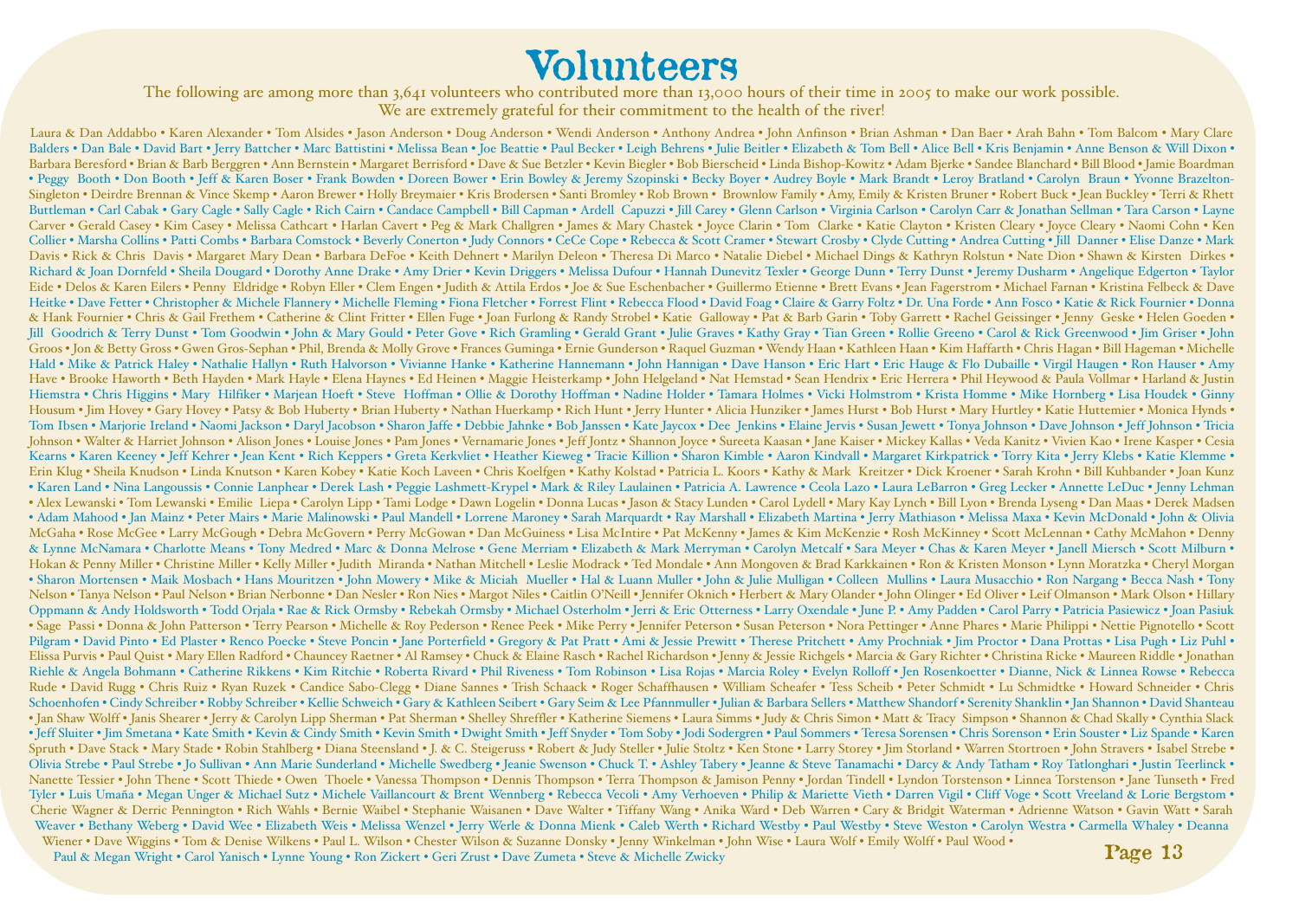#### **FOUNDATIONS**

American Rivers Elmer & Eleanor Anderson **Foundation** James Ford Bell Foundation **Beim Foundation** Beverly Foundation Borochoff Family Foundation Bush Foundation Patrick & Aimee Butler Family Foundation Carolyn Foundation Critical Connections Ecolab Foundation Ecotrust HRK Foundation Irwin Andrew Porter Foundation Lang Family Foundation Leuthold Family Foundation Malcolm Family Trust Marbrook Foundation Minnesota Center for Environmental Advocacy McKnight Foundation Minnesota Community Foundation Minnesota Environmental Initiative Minnesota Environmental Partnership National Park Foundation, Mississippi River Fund Northern Environmental Support Trust Peregrine Capital Management, Inc. of the Minneapolis Foundation Saint Paul Foundation Unity Avenue Foundation

**CORPORATE**

3M American Express Bank Cherokee Barr Engineering Bremer Bank Brookdale Health Burlington Northern Sante Fe Cardinal Realty CenterPoint Energy Chipotle Con-Agra Flint Hills Resources

Minnesota Chiropractic Association Noran Neurological Clinic Northeast Bank Patagonia Recreational Equipment, Inc. (REI) Residential Funding **Corporation** RockCorps Seward Co-op Summit Brewing Company Tennant Corporate Foundation Wellington Management

#### **GOVERNMENT**

Dakota County City of Hastings City of Inver Grove Heights City of Minneapolis City of Rosemount City of St. Paul Lower Phalen Creek Project Metropolitan Council Mississippi Watershed Management Organization Saint Paul Port Authority State of Minnesota U.S. Fish & Wildlife Service Vermillion River Watershed Joint Powers Organization

#### **IN KIND**

Aggregate Industries American Canoe Association Anoka County Parks Axel's Steakhouse Bell Canoe Bending Branches Big River Magazine Blue Sky Creamery Brueggers Bagel Bakery Buck Hill Ski Area Cabin Fever Café Café Eclectic Champps Chanhassen Dinner Theater **Chipotle** Christos Greek Restaurant Clif Bars Columbia Sportswear Cub Foods Einstein Bros. Bagels French Meadow Bakery Gerber Legendary Blades Granite Gear

Guthrie Theater Helly Hansen Historic Fort Snelling Hoigaards Impressive Print Jay's Café Catherine Johnson, Artist Kare 11 Landscape Alternatives Mall of America Manage.net Maynard's Restaurant Midwest Mountaineering Mill City Museum Minnesota Twins Mpls. St. Paul Magazine Mississippi Market Northwest Canoe Northwestern Health Sciences University Old Log Theater PB Loco Paddler Magazine Pajunas Interactive, Inc. Panera Bread Patagonia Peace Coffee Pizza Luce Pracna on Main Premium Waters Recreational Equipment, Inc. (REI) Sawbill Canoe Outfitters Seakayaker Magazine Seward Co-op Saint Paul Pioneer Press Saint Paul Saints Summit Brewing Company Thorwood Inns Thousand Hills Cattle Co. Tuggs Tavern NWHSU University School of Massage Vacation Sports Vic's Dining Visual Addiction Tattoing Walker Art Center Wallinga Design Wavelength Paddling Magazine Welch Village Wenonah Canoe White Wilderness Sled Dog Adventures

Youth Performance Company YWCA – Mpls. & St. Paul

Great Harvest Bakery

# **2005 Financial Statement**

#### **EXPENSES**

| Program                              | \$801,464.00 | 75.64% |
|--------------------------------------|--------------|--------|
| <b>Land Conservation</b>             | \$365,831.00 | 34.52% |
| Watershed Protection \$241,023.00    |              | 22.75% |
| <b>River Corridor</b><br>Stewardship | \$194,610.00 | 18.37% |
| Fundraising                          | \$133,670.00 | 12.61% |
| Management                           | \$124,485.00 | 11.75% |
| TOTAL EXPENSES \$1,059,619.00        |              |        |



| <b>REVENUE</b>               |                   |
|------------------------------|-------------------|
| <b>Foundations</b>           |                   |
| Government                   |                   |
| Other                        |                   |
| Fees                         | $$8,283.00$ 0.75% |
| <b>Workplace Giving</b>      |                   |
| <b>Individuals</b>           |                   |
| Corporations                 |                   |
| TOTAL REVENUE \$1,104,665.00 |                   |

From an independent audit conducted by Judd, Ostermann and Demro, Ltd., Certified Public Accountants.

*FMR is pleased to meet all the accountability standards of the Charities Review Council of Minnesota.*



*FMR is a proud member of the Minnesota Environmental Fund*

### **Page 14**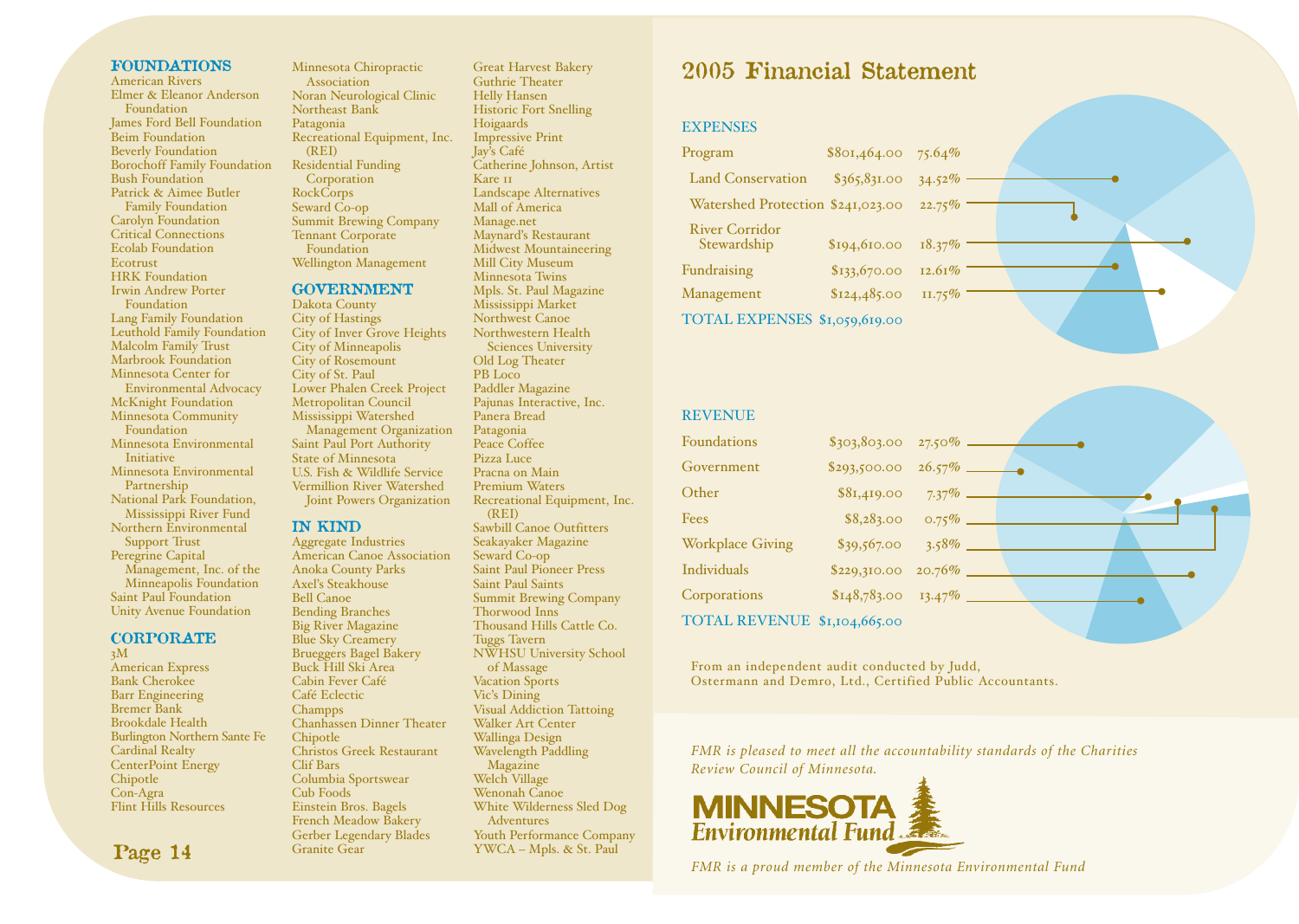# **Donors**

\$1000 AND UP Anonymous (3) • Tom & Ellie Crosby • Eaton Vance Management • Tom Kelley & Kathy Stack • Margery Martin • Diane Sannes • Tina & Archie Smith \$500 TO \$999 Anonymous (1) • Gina Bonsignore & Rick Garber • Eugene & Jane Borochoff • Lisa Doerr & Ron Erickson • George Dunn & Donna Harris • Forrest & Lisa Flint • Peter & Mary Gove • Timothy Hunecke • Art & Martha Kaemmer • Philip Klitzke • Dr. David & Ellen Knighton • Joan Kreider • Perry McGowan & Sheila Smith • Don J. Miller • Phil Riveness • William L. Tilton • Deanna Wiener & Jim Tilsen • Hendry Family Foundation \$100 TO \$499 • Anonymous (3) • Gloria Ackerson • Berny Ackley & Barb Pokela • Clifton Aichinger • Roger & Sue Aiken • Erick Ajax & Kristen Olsen • Henry Albrecht • Kathleen Anderson • John Anfinson • Ellen Anthony • Mary Kay Arthur • Peter Bachman & Janet Rice • Max Bade • Barbara Cox & Joseph Bagnoli • Shawn Bartsh • Jeffrey P. Beale Charitable Gift Trust • Rick Beard • Scott Beers • Carey Bell • Elizabeth & Tom Bell • Tim Bell • Harrison & Patti Benjamin • Kelly Bent • Charles Bernard • Charlie Betz & Sue Magdalene • Martha Brand & Gerald Rosen • John F. Brandes • David Braslau • Andy Brown • Carolyn Buck • Becky Burdick • Mark Burgess • Philip Burke • Jonathan Burris • Robert Bussell • Lori Cade • Ann Calvert • Irma Cameron • Candace Campbell • Corrin Campbell • Cory & Ellen Campbell • Randall Carlson • Kathy Carnazzo • Harlan Cavert • H. Mead & June Cavert • Frank B. Cerra • John Chaffee • Bruce Chamberlain • Jeanne Chapdelaine • Steven Christenson • Carrie & Chet Cisek • Bill & Sharon Clapp • Whitney & Sarah Clark • Naomi Cohn • Linda Colburn • Patti Combs • Debbie Cooper • Jay & Page Cowles • John & Sage Cowles • Charles Crandle • Paul & Georgia Crockett • David P. Crosby • Stewart & Lesley Crosby • Douglas & Wendy Dayton • Edward Dayton • Paula De Cosse • Tony & Brigit DiBartolo • Shirley Diercks • Dianna Diers • Scott Dohmen • Sara Eaton • Penny Eldridge • Robert Engberg • Matt Entenza & Lois Quam • Brandon Eppert • Bill & Kay Erickson • Richard Fairow • Nancy & Robert Feldman • Kim Feller & Gary Wirth • Patricia Ferrian • Ron & Terry Ferriss • Tom Fetter • Shawn Finn • Jim Fitzpatrick • Steve Flagg • Donald J. Fluegel • Dallas Fogg • Meg Forney & Jon Fagerson • Bill & Judy Franke • Brad Frederiksen • Nita & Mike Fronk • Susan Funk & Wood Kidner • Jeffrey Gegner • Mr. & Mrs. R. James Gesell • Peter Gillette • Jim Glendening • Lyn Glenn • Gloria Goodwin Raheja & Philip W. Getts • Peter J. Goss • John & Mary Gould • Dan Graf • Gail Graham • Richard W. Grimes • Ted & Michele Grindal • Anne Marie Gromme • Karen Gutierrez • Kathleen Haas • Susan Haigh • William Halfrich • Ruth Halvorson • Joe Harris • M. Ali & Lorretta Hasan • Bud & Carol Hayden • David & Susan Hendrickson • Alfredo Herrera Martinez • Sheryl Herrick • Bernie Hesse • Richard Higgins • Kate Higgins • Chris Higgins • Eric Hoggard • Rachel Hollstadt • Keith Holm • Greg & Becky Hoops • Janet Hostetter • Patsy & Bob Huberty • Debbie Huff • Alice Hunt • Patricia Hurd • Clyde Illg • Mari B. Ito • David & Sharon Jasper • Kate Jaycox & Mike Hatting • Dave Jennings • Cameron Johnson • Sarah Johnson • Wendy Johnson-Ness • Irene Jones • Roger and Louise Jones • Penny Judson • Donald & Phyllis Kahn • Sylvia & Sam Kaplan • Keith & Valda Kaye • Thomas & Marlene Kayser • Keith Keeling • Don & Cathy Keller • Gordon & Diane Kepner • Thomas & Jonathan Keppers • Constance Kerrins • Bruce Kessel • Cathy & Michael King • Craig & Jill Klausing • Dr. Kurt Klotzbuecher & Dr. Karen Weidner • Hana & Lubo Koudelka • Ken Kozachok • Leslie & Susan Kraus • Geraldine Krueger • Todd Kruse • Cynthia Kunz • David Kunz • Zach Kunz • Nik Larsen • Bruce & Sue Larson • John Lawrie • John & Kay Leadholm • Greg Lecker • Olivia Ledee • Jeff Lee & Esther Derby • Kristine Legler Kaplan • Duane Lengsfeld • Kathleen Lepp • Cliff & Jean Lewis • Helen Lichliter • Bert Liebmann • Georgia Ray Lindeke • Sandi Lindgre • Sandi Lindgren • Kathryn Linhoff • Karen Linner & Lester Shen • Charlene Lofgren • Gary Lucas • Peggy & David Lucas • Chuck Lutz • Marsha C. Macey • Bob MacIntosh • Mary Jane Madden • Tom & Phyllis Mahan • Richard Manka & Karen Ringsred • Marie Manthey • Helena Mares • Abby & Donald Marier • Meg McCormick • Lisa McDonald & George Soule • Debra McGovern • Lynne McMackin • Denny & Lynne McNamara • Peter Menge • Dale & Suzanne Merriman • Dorothy & Jack Merwin • Mary Mickus • Amy Middleton & Therese Durkin • Pat Mierek • Ann Miksch • Bill Milbrath • Hokan & Penny Miller • Todd Miron • Theresa & John Mlinar • Lynn & Tim Moratzka • Jon & Louise Morgan • Erin Munkeby • Brad Murray • Judd Nelson • Randy Nelson • Susan Nelson • Wayne Nelson & Lynn Huntoon • Mike Nesseth • Lucia B. Newell • Mark & Jackie Nolan • Riva Nolley • Mary K. Norris • Jim Nystrom • Gary Oberts • Edward Oliver • Thomas Ormand • Gabe Ormsby • Rae & Rick Ormsby • Michael Osterholm • Allan & Dru Osterud • Constance Otis • Jennifer Page • Marjorie & Mark Paller • Francine Pass • Jeffery Paulsen • Dave Pawlyshyn • Shirley Pearl • Chuck & Ellen Peck • Romeo Perez • Kim Petersen • Thomas Plagemann • Sherwood Pomeroy • Rex Porter & Deb Todhunter • Gayle Prest • Michael & Lyne Prichard • Damon Ray • Gene & Judy Rayburn • Jonathan Riehle & Angela Bohmann • Claudia Risnes • Jean Roberts • Richard Roessler • Craig Russ • Nancy Salazar • Mary Salisbury • Tom Salonek • Michael Schaenen • Konrad Schmidt • Steve Schneeberger • Nancy Schouweiler • Dave Schuller • Gerald Seck • Meghan Shea • Jerry Sherman & Carolyn Lipp • Elizabeth Shier • John Shier • R. Curt & Romalyn Shreve • Grady Shuck • Harry Sieben • William & Joyce Sieben • Steve Sikora & Lynette Erickson-Sikora • Katharine Simon-Dastych & Gerald Dastych • Al Singer • Lawrence Sinsimer • Paul & Erika Sitz • Bob Slauson • Susan Slauson • Kate Smith • Larry Soderholm & Judy Parr • Evelyn R. Solomon • John & Marsha Soucheray • Sylvia Soucheray • Shane Sparks • Tonya Splees • Will Steger • Kathy Surridge • Payson Swaffield • Jeffrey Sweet • Masanao Takahashi • Louis Tally • Lisa & Chad Tenkley • Scott Thiede • Patricia Thielen • Bruce & Merry Jo Thoele • David Thompson • Karen Tillmann • Robert Tilsen • Mary Tkach • William Tobakos • Cathy Tobias & Bryan Michael • Lyndon Torstenson • Steve Towle • Mike Trebing • Joänne Tromiczak-Neid • Ted Tucker • David & Lynn Van der Haar • Gary Van Erp • Aaron Van Moorlehem • Angus M. Vaughan • Linda & Tom Veblen • Sue Vento • Paul & Carolyn Verret • Phil & Joanne Von Blon • Mark Wagner • David Waldemar • Mary Warpeha • Ryan Weaver • Robert White • Aina M. Wiklund • Mark Wilke • Gail Wilson • Douglas Winn • Terry Woeltge • Luann Woeltge • Kay Yanish & Martin Dietl • Rob Yenne • Nell & Mark Ytsma Sauer • Richard Zarmbinski • Richard Zgodava **\$50 TO \$99** Anonymous (5) • Mary Aarons • Marian Adcock • Alfred & Dorothee Aeppli • Don Aggerbeck & Jane Pederson • Sonja Almlie • Frank Altman • Christine Anderson • Kathleen Anderson • Sherry K. Anderson • Caitlin Anfinson • Eric Anfinson • Alycia Ashburn • Mary Avery • Thomas Bahe • John & Anita Bahls • Dr. Michael & Margaret Bahr • Scott Bakken • Faith Balch • Candace Barrett • Claire L. Barry • Bernard Barton • Michelle Basman • Gregory & Coral Bastien • Greg Beatty • Diane Bedell • Martha Benoit • David Berge • Dave & Sue Betzler • Michael Bischoff • Sandee Blanchard • Mark Blumberg • Sharon & Harold Bobgan • Anthony Borgert • Michael Botthof • Warren Bowles • Erin Bowley & Jeremy Szopinski • Elizabeth Brackett • Jean Brandes • Erik & Hanna Brandt • Johnny Braude • Jessica Braun, CMT • Edna Brazaitis • Paul & Martha Brennecke • Arthur Brodersen • Kris Brodersen & Sharon Kimble • Terry Brueck & Kathryn Mitchell • Cheryl Bruner • Steve & Linda Bryan • Steve Bubul & Lee Lewis • Donald N. Buck • Ellis Bullock • Mark Bundgaard • James Burns • Linda Bush • Mary Cady & Steve McCauley • Ulla Camene • Wayne Carlson • Gregory Carlson • Alan & Jill Carlson • Mark J. Carpenter & Ann Kraemer • Theresa Carr • Susan Carter • Paul & Millie Caspersen • James & Margaret Caturia • Natalie J. Chapman • Laurie Chasteen & Gary Douglas Laurent • Isaac Cheifetz • Milton C. Chester • Janet & Robert Christianson Jr • Chester & Josephine Cizio • Anne Clark • Sandra Clark • C. Carlyle & Dawn Clawson • James Cloyd • Eileen Collard • Carolee Colter • Tim Commers • Doug Connell • Jessica Cook • Andrew N. Cook • Francine Corcoran • Kathleen Corley • Mary & Bob Buck Courteau • Lucy Crea • John & Eva Cross • Colleen Curran • John Curry • Marianne D'Angelo • Pam Damer • Susan Gail Danielson • Mark Davidson • Mary Ellen Davis • Byron de Jesus • Susan De Vries • Anthony DeMars • Timothy DePumpo • George & Brenda Dickison • Kay & Kyle Dickison • Bernice Dickson • James Dinerstein • Ron & Barb Dody • Glenys Dolan • Steve Dondlinger • Mary-Carolyn Dorfman • Dorothy Anne Drake • Leah Dunn • Mary Dunst • Rae K. Eighmey • Dohn Fadden • Charles Finn • Richard Fish • Michael D. Foley • Ronald Fosse • Tom Fraser & Mary Strand • Ronald Frazzini • Tracy Fredin • Eric & Kris Freeburg • Arlene Fried • Hollis Fritts, Jr. & Nancy Kallio • Sue Fulks • Diane Garetz • Kristin Garwick • Larry & Patty Gavin • Mary & Jack Goodrich • Steve Goodrich • Siana Goodwin • Michael Gorman • Gregory Grau • Matthew Grigal • Michael Guest • Karen Gulliver • Vern Gunderson • Tom Gunderson • Richard Gwynne • Wendy Haan • Jim Haefemeyer • Karin Hakanson • David & Lorna Halaas • William & Donna Halverstadt • Christopher Hanson • Terri Hanson • Shari Hanson • Margaret Harder • Janis Harrington • Eric Hart • Dick & Ronnie Hartman • Kathy Haugrud • John Hedin • Rosalie Heffelfinger Hall • Elizabeth A. Hentges • Jeffrey Hesselbein • Christina Hettig • Samuel Hinz • James Hoffman • John C. Holman • Mark Hove • Elsbeth Howe • Melany Hunt • Ida Lee Hurvitz • Tim Hyde • William Iacono • Lisa Isenberg & Philip Friedlund • Betti Iwanski & Kevin Alexander • Russel Jackson • Susu Jeffrey • Sarah & Roger Jensen • Elaine Jervis • Cindy Jeska • Edith Johnson • Marion Johnson • Michele & Timothy Johnson • Susan Johnson • Trip Johnson & Nara Laurel Topp • Wendy Johnson • Nathan & Laura Jones • Phyllis Jones • Linda A. Jorn • Frank Jossi • Judith Kahn • Dana Kaiser • Frederick Kaiser • Judy Kammer • Tecla Karpen • Martin & Esther Kellogg • Todd Kerkow & Amber Setter • Al &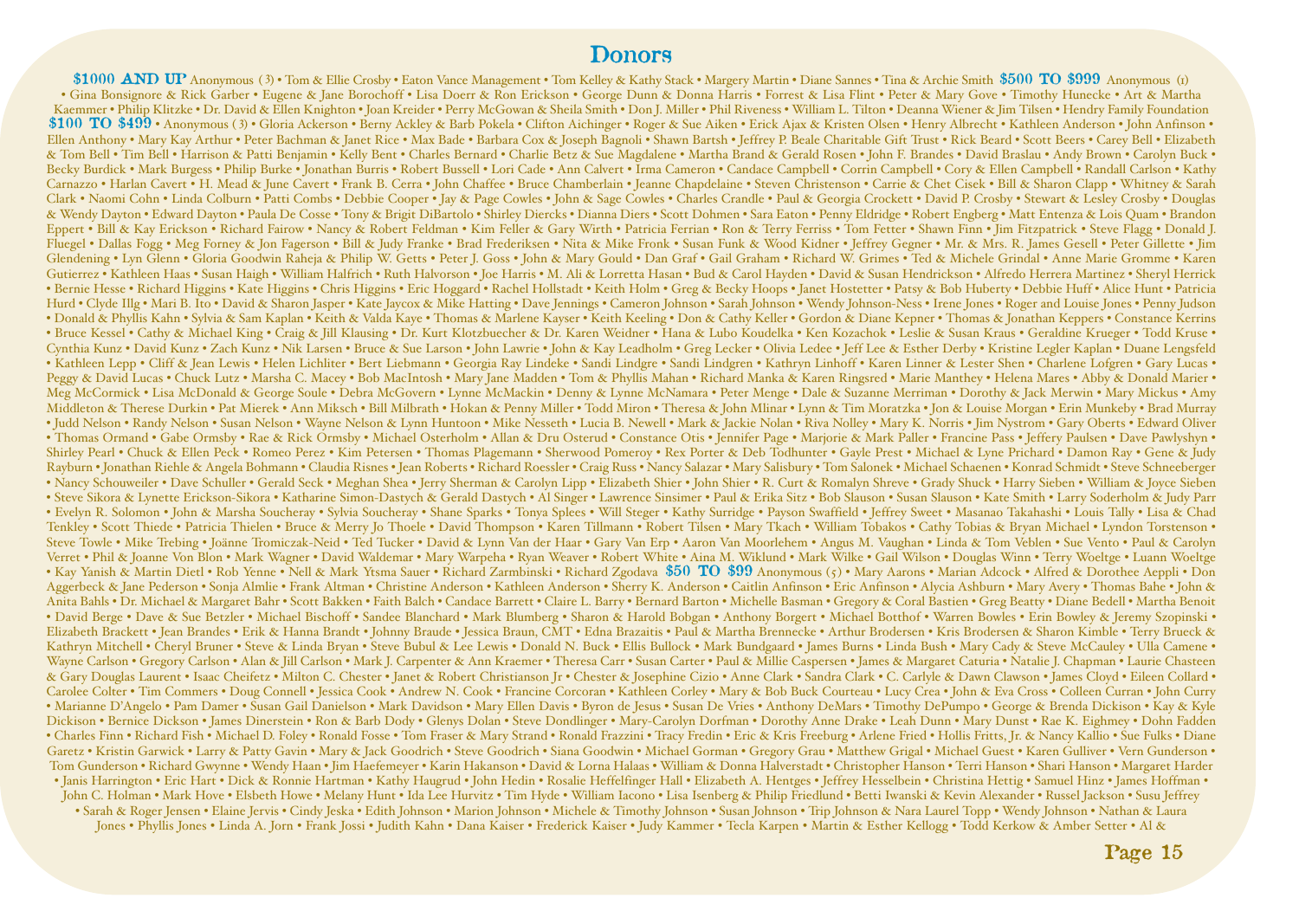Joey Kettelkamp • Kenneth & Carol Kidder • Louis Kidder • Sharon Kimble • Anita Kimmes • Robert J. Kiner • Lori King • Audrey Kingstrom • Kathy Kinzig • Robert Kistler • Douglas & Virginia Knapp • Karen Kobey • Emily & Michael Koch • Thomas Kottke • Sandra J. Krebsbach • Merrill & Ardelle Krech • Mary Ann Kristyniak • Ron Kroese & Kimberly Colburn • Karen Kruse • Linda & Chris LaBarre • Kevin Lally • Jeanne C. Landkamer • Connie Lanphear • Patricia A. Lawrence • Charles Leavitt • Dianne Leider • Kurt Leuthold • Scott Levandowski • Rand Levy • Ann Lewandowski & Jim Howitt • Beth Lilja • Mike & Pat Loosen • Dean Loss • Ken Lubinski • James Luby • William & Lorraine Lund • Mary Ann & John Lundquist • Robin Luther • Luther's Hudson Chevrolet • Peggy Lynch • Michelle Lynskey • Nicole Ann Lynskey • Susan & Albert Madison • Gordon Maltby • Susan Marino • Sarah Marquardt • Steve Marquardt • Vina Marquart & Karl Nilsson • Gwen Martin • Gary Marx • Jeffrey Masco • Margaret Mazzaferro • Mike & Kay McCarthy • David McDonald • Martha McGann • Jason McGrath • Craig McHenry • Julie McKane • Kathleen McTighe • Charlotte Means • Debbie Meister & Gene Christenson • Steve Mercil • Tom Meyer • Susan S. Meyers • Susan Mielenhausen • Lois Mizuno • Sheila Mary Moran • Paul & Susan More • Jeylan Mortimer & Jeffrey Broadbent • Jackie Mosio • Paul Moss & Craig Miller • J. Jay Mutschler • Mark Mutziger • Jennifer Naas • Elsie Naylor • Donna Neff • Clark Nelson • John Nelson • Randy Neprash, Sara Barsel & Hannah Neprash • Nevin Nolder • Gary & Kristin Oberts • David C. O'Brien • Susan Odegard Wood • Jesse Okie • Char & Tharlie Olson • Janet Olson • John Olson • Liz Oppenheimer • Jo Ann E. Ormand • Rebekah Ormsby • Gregory Page • Debra Palmquist • Eric Pass • Alan & Cyndy Paulson • Kathryn Paulson • Curtis & Carolyn Pedersen • Lindy Pederson • Mark Peller • Carron Perry • Mark Peschel • Roger Peters • Ann M. Petersen • Jay Peterson & Kathy Ripke • Linder Peterson • Vernon Peterson • Judith Pfankuch • Fred Poehler • Dave Polaschek • Anil K. and Clare M. Poulose • Kathleen Premo • Barb Proost • Debra Pursley & Barry Reimnitz • William E. Quick • Christopher Quinn • Janet Rasmussen • Janelle Rau-Clauson • Brooke Reed • Jennifer Reedy • Fred Reese • Roman Richardson • Marcia & Gary Richter • Joy Ridley • David Rischall • Erik Rivenes • Frank & Janet Rog • Robert Rohlf • Jeff D. Rohlinger • Janice Roller • Brad & Pam Rosch • Shelley Rose • Roberta Rott • Brynhild Rowberg • Sandra & Arthur Roy • James W. Rustad • Laurie Ryan • Soren Ryberg • Gretchen & Paul Sabel • Bernice & Ernest Salmela • Michael H. Samuels • Elizabeth Z. Savage • Mike Schendel • Karen Schik • Peter Schlesinger • David Schluchter • Kathy Schoen • John Schroeder • Sally Schroeder • Brian Shaughnessy • James Shaughnessy • Dan & Kathleen Shea • Lee Sheehy • Fran Shepardson • Rebecca & John Shockley • Shelley Shreffler • Becci Siegle • James S. Simonson • Steve Sitte • Richard & Ella Slade • Brett Smith • Howell Smith II • Kim Snow • Leif & Jeanne Solberg • Clarence & La Vonne Soleim • Richard Solomon • Cecily Sommers • Kathleen & Gerald Sovell • Susan Spector • Gayle & Anthony Stelter • Mike & Jennifer Stensrud • Christy Stevens • Claire Stokes • Roberta A. Strauss • Kent Streibel • Patty Suess • Mary Sullivan • Jessica Sundell • Donald J. Swanson • Michael Swift • Gregg Ten Eyck • Mark Ten Eyck & Laraye Osborne • Susan Tincher • Mary Tingerthal & Conrad Soderholm • Elena Tivyan & Felix Sahlin • Joseph Tombers • Joel & Elizabeth Trinkle • Tom Triplett • William Umscheid • Peg & Bill Unger • Michele Vaillancourt & Brent Wennberg • Nancy Van Dyken • Jane Vanderpoel & Kevin Gutknecht • Lisa Vecoli & Marjean Hoeft • Robert Vogel • Mary Volk • Steven & Monica Wahls • Susan & Philip Wahls • Bernard Waibel • Lillian Wallis • Liz Walton • Maureen Walton & John Smetana • Mary M. Wamsley • Denis Warta • Thomas Warth • Thomas F. Waters • Nick Watts • Craig & Nancy Weflen • Marjorie & Edward Weidner • Ron Welbaum • Marvin & Connie Wenzel • Steve Weston • John and Cooki Westrum • Stephen Wiley • Frank S. Wilkinson • Evan Williams • Joan Williams • Dennis & Katheryn Wipperling • Dr. Stephen F. Wolf • Ethel H. Wonson • Joanne Wyatt • John & Patricia Yaeger • Evelyn Young • Minyuan Zhao • Susan & Steve Zimmerman • Harvey Zuckman • Steve & Michelle Zwicky **\$1 TO \$49** Anonymous ( <sup>5</sup> ) • Jeff Aamot • Gini Aasen • James Adams • Duke Addicks • L. Thomas Aeshliman • Cheri Affeldt • Jerry Agnes • Susan Ahlers • Prudence Ahrens • Donna Aldama • Eileen Allison • Tanya Alsip • Kiel Alward • Wendy Andberg • Allen Anderson • Anne M. Anderson • Carol A. Andersen • Carole Andersen • Chris J. Anderson • Darrell A. Anderson • Darsi Anderson • Elwood W. Anderson • Emily Anderson • Gary Anderson • Gary W. Anderson • Gerald Anderson • Holly Anderson • Jan & Paul Anderson • Keith Anderson • Margaret Anderson • Margaret Anderso • Matt & Yvonne Anderson • Norman Anderson • Tara Anderson • Tim Anderson • Vicki Anderson • Chuck Andrews • Jeff & Debbie Anlauz • Scott Appelwick & Edward Sootsman • Phillip & Gail Applegate • Richard Fred Arey • John & Barb Armour • Ms. Miriam Arneson • Brenda Arnold • Valerie Arnold • Terryl Arola • Renee G. Arrowood • Carol Atkinson • Judy Aubert • Margaret Augustine • Paul D. Axtell • Mary Jean Babcock • Julie Bach & Scott Brownlee • Bruce Bacon • Mr. & Mrs. Douglas Bade • L.J. Bagley • Jerry Bahls • Karen Bailey • Robert Bailey • Lynne Baker • Ray Baliaco • Urduja Baliaco • Robert Ball • Roxy Ballard • Brian Balleria & Joan Bechtold • Deborah Balli • Charles Bankey • Shannon Barber • Colleen Barden • Vivian Bardwell & David Zarkower • Katheline Barnes • Thomas & Margaret Barrett • Mrs. Harriet Bart • Leora Barthel • Rev. John P. Bartholomew • Bob Bartlett • William & Michelle Barton • Letitia Basford • Ted Bates • Kenneth Bauer • Nick Bauer • Pat Bauer • Deborah Bayles • Richard Bear • Brian Beaubien • Tom Beck • Marilyn Becker • Stephanie Beigbeder • Virginia Belden-Charles & Daniel Charles • Sue Beljeski • Bob & Bev Beljeski • Carole Bell • Dick & Linda Bell • Kenneth Bellew • Daniel & Susan Bembenek • William J. Bemrick • Irene Bender • Karen M. Bendtsen • Susan Benjamin • Bradley Benn • Elisabeth Bennett • Toni Bennett • Barbara & Steven Benson • Jeff Benson • Carole Benzick • Doris A. Berg • Ed Berg • Dennis Berkland • Jeremy and Bat-Sheva Berman • Liz Bernstein • Judith Bertrand • Sid Berquam • Tim Bersie-Mize • Dale Beskau • Michael & Ruth Bettendorf • Orval Bies • Dave & Barb Bipes • Kate Bispala • Susan Bjerke • Judy & Bob Bjorke • Carsten O. Bjornstad • Tom Blanchard • Philip M. Bly • Ruth Bly • Mary Bock • Charlotte Bodene • Thelma Boeder • Julia Bogorad & Peter Kogan • Dal Bolt • Gary Bolt • Judith Bonniwell • Roy Booth • Lynn Borden • Peter A. Borden • Melissa & Kristopher Borgert • Nancy Bork • Ruth Boser • Eileen Bostad • David & Sharon Boudreau • Frank Bowden • Joel Bowles • Dustin Boyd • Steve & Kathy Boyd • Kristy Boyum • Ray and Lucy Brandes • Jim Brandes • Steve Brandes • Jennifer Brandl • Candace & Rodney Brandt • Jason & Patty Branham • Pam Braniund • Carol Brant • Mark Brantner • Patti Brase • Don & Gudrun Brauer • Beatrice J. Braun • Jodi Brecht • Aviva Breen • Penelope Breitlow • Therese Brennan • David Brenner • Karen Breva • Mindy Breva • J. Brisbin • Roger & Ronnie Brooks • Virginia Brooks • Patricia Brophy • Gary Brost • Burton & Darlene Broste • Cynthia & Steven Broste • Amy Brown • Mary G. Brown • Linda Brown • James L. Brudvig • Paula J. Brugge • David & Cindy Brush • Priscilla Bue • Kathy Buhaug • Carol Bungert • Maryln Bunzo • Chris Burda • Jacob Burggraff • Dennis Burke • Carol Burkhardt • Elizabeth Burns • Scott Burns • Trish Butler • Jeffrey Byers • Renee Cahill • Clifford Caine • Susan Cairn • Pauline Callahan • Robert & Marjana Callery • Ann Marie Cambronne • Ronald G. Campbell • Mildred L. Carbonneau • Alycya Cardwell • George L. Carlson • Kathy & Ron Carlson • Dale Carlson • Craig Carlson • Mitch Caron • Missy Caron-Thompson • Carolyn Carr & Jonathan Sellman • Andrew Carter • Barbara Carter • Margie Casey • Nancy Cass • Alice J. Cederberg • Richard Chalmers • Jerry Chamberlain • Kevin Chamberlain • Karen Chandler • Susan Jane Cheney & David Arbeit • Jeanne & Terry Cherner • Scott Chesebrough • Jean Chesley • Erin Chisholm • Chientzu Chou • John Christensen • Kent & Marilyn Christensen • Wayne Chrystal • Joseph & Marlys Chutich • Grace W. Clark • Kurt Clark • Katie Clayton • Barry Clegg • Roger Clemence • Dave Clements • Robert Close • Jenifer Cloutier • Susan B. Cobin • Elaine & Foster Cole • Jean Coleman • Tanya Coleman • Lola Coles • Ken Collier • Mr. & Ms. Condons • John Conelly • Beverly Conerton • Michael & Janet Conway • Jonathan E. Cook • Thomas Coombs • Sara & Michael Corcoran • Stewart Corn & Ellen Ferrari • Brian Cornell • Don & Nancy Corniea • Jim & Mary Councilman • Yvonne Cournoyer • Nino Courteau • Josh Courteau • Aaron Courteau • David Craigmile • Tom & Endrene Crampton • Judy Crandall • Larry Crane • Monica Crea • Brewster Crosby • William Crosley • Carla Cross • Mary Anne Cummings • Carl Cummins • Lisa Cumpston • David Cunningham • Michael and Judith Curtis • Nola & Paul Cutts • James & Theresa Czech • John Czech • Louis Czech • Mavis Daffer • Richard & Marjorie Dahlager • Mike Dahlin • Jon Dahlin • Nancy Dale • Tim Daley • Eva Daniels • Kathleen Daniels & Marcie Myers • Avril Danziger • Deborah Dapkus • Dennis Darnick • Richard Darsow • Lori Davidson • Keith Davidson • Chase Davies • Pat Davies • Phil Davies • Mark & Mary Ann Davis • Herb Day • John Dean • Margaret Mary Dean • Betty Z. Deane • Amelia DeBaggis • Barbara DeFoe • Virginia Degennaro • Diane Deibele • Eric DeKleyn • Robert & Michelle Delaune • William Delmont • Sandra DeMarais • Sandra Demontille • Dave Dempsey • Don and Marlene Dempsey • Chris DeNatale • Albert DeNigris • David Desjardins • Susan Desjardins • Margarete Desotelle & William Hornung • John DeWitt • Dawn Dexter • Heather Diaz • George & Mary Dickison • Arthur D. Dickson • Mary L. Dietz • James Dimick • Mark DiPasquale • Clayton Diskerud • Katherine Ditter • Woody Dixon • Dona Dochniak • Norma Doerfler • Priscilla Dombek • Nick Domer • Dan Donnelly • Margaret Donohue • Kathleen Dougherty • Linda Dowell • Scott Draheim • Jim & Carole Drake • Bob & Rose Drehmel • Donna Drewick • Terrance L. Dreyer • Wanda Kittelson Driver • Bill Droste • James Duarte • David Duba • Harriet & Dick Duerre • Andrew Dufresne • Ralph & Kathi Dumond • John Dundon • David Dunn • Robert & Bette Dunn • Thomas Dunst • Phil Duran • Howard Durner • Leif & Sine Duus • Peretz Dworsky • Melissa

**Page 16**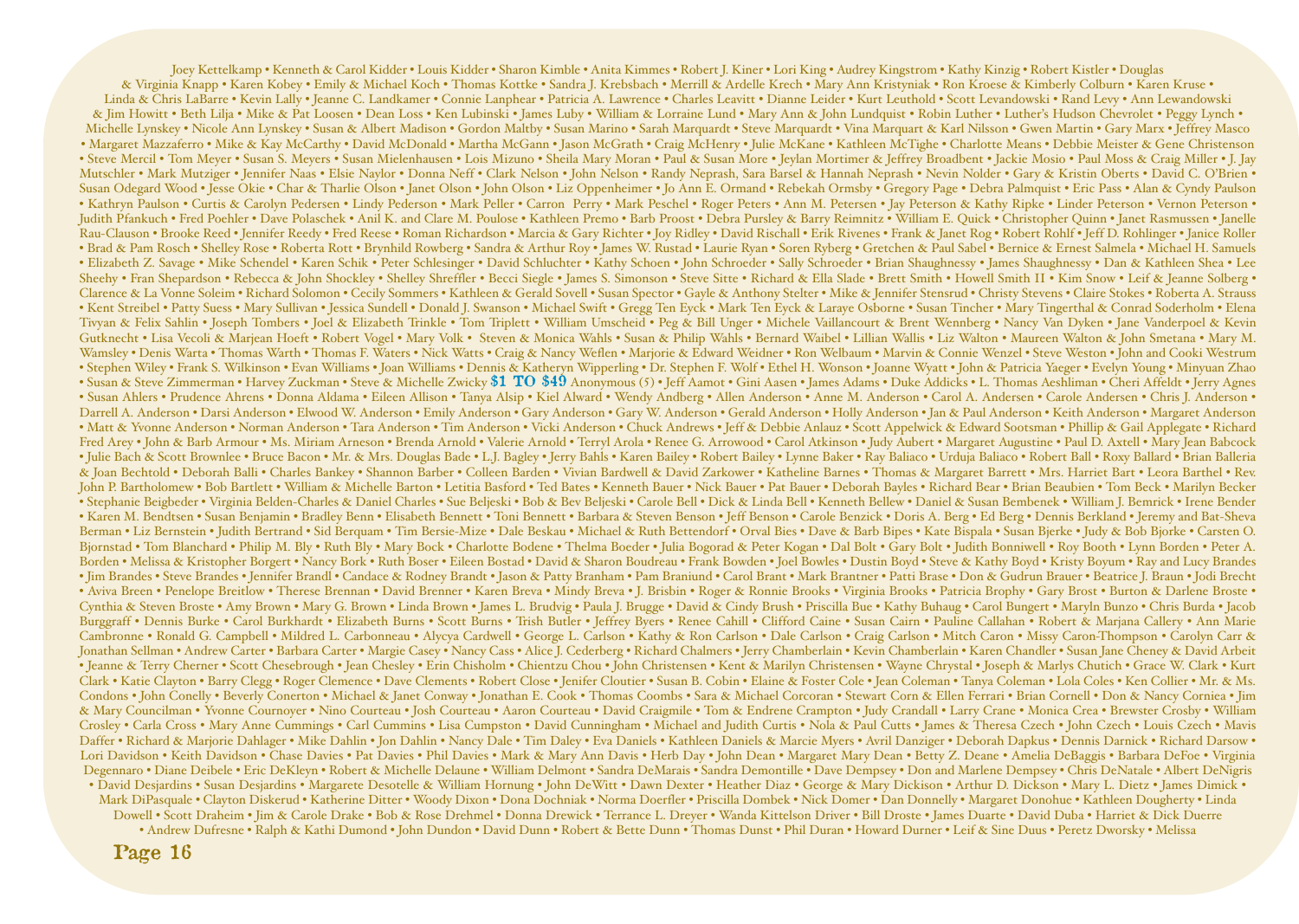Dybas • Nancy K. Eaton • Jane Elizabeth Eaton • Sharman Ebinger • Joan Eckerly • Peter Eckhoff • Donald K. Eddy • Chad Edenborg • Barbara Edgar • William & Jean Edgeworth • Eric Edwalds • William R. Egan • David & Debbi Eggenberger • Laurence Ehrlich • Virginia K. Ekola-Reeves • Scott Elkins • John & Dawn Ellis • Nick & Lisa Elmquist • Susan Elsner • John & Ann Elward • John Enblom • Vernon Engel • Clem Engen • Pamela & Warren Enger • Jeffrey Engholm • Steven & Carol Engquist • Lillie Erickson • Elaine Erickson • Theodore D. Erickson • Craig Erickson • Joe & Sue Eschenbacher • Natalie Espey • Andrea Essling • Elaine Mae Estabrooks • Jan Estep • Gail Ewanyk • Sarah & Mark Fabel • Kim & Paul Falde • Ronald Falk • Duane & Candis Fancher • Naomi Farabee • Jason & Becky Farber • Mike & Michelle Farber • Alan Faust • Sharon Feiner • Sarah Feldt • Janet Felsing • Doug Fensand • Kay Ferguson • John Ferm • Randy & Kathy Ferrin • Alma Field • Marcella Filipczak • Michelle Filkins • Margy Filson • Gregory Finzell • Bonita Fisher • Chris Fitzmorris • Talisyn Flagg • Martin P. Flaherty • Laurie Flicek • Daniel Flo • Betty Flynn • Patricia Flynn & Darryl Schwerzler • Rosemary Foley • Joe & Mary Forpahl • Clare Fossum • Helen Foster & Frederick Cooper • Jim Fournier • Katie & Rick Fournier • Corinne Fowler • Kirk D. Fowler • Norman & Paula Fox • Erin Fox • Barbara B. Franklin • Kathleen Franzen • Debra Frasier & Ian Hunter • B. Frederick • Sharon & John Freeburg • Theodore Frericks • Cliff Frey • Elizabeth Frick • Norma K. Friedrichs • Jodi & Kyle Fritsche • Axel M. Fritz, Jr. • Jonathan Fruen • Wayne & Sherri Fuller • Joan Furlong & Randy Strobel • Meta Gaertnier • Jim Gagnon • Dan Galbreath • Susan Galeota • Katie Galloway • Charles Ganz • Kimberly A. Ganzer-Wiley • Juanita Garciagoday • Diane Garetz • Bob Gasch • John & Linda Hayes Gauthier • Kelly Gavigan • Colleen M. Gavin • David Geddes • Mona Geeting • Charlie Gegzna • Patricia & Jerry Gerber • Steve Gibbs • Jacqueline Gierymski • Sheldon D. Gifford • Lonnie D. Gilbertson • Randy Gillenwaters • Rhoda R. Gilman • Gary Gilmer • Vickie Gilmer • Barbara Gilmore • Brenda & Eric Gilsrud • Karen Gjerstad & Kent Simon • Paul Glander • Julie Glanton • Tatjana Gleixner & Randy Kvale • Tony Goddard • Tom & Cindy Godfrey • Ann & Otis Godfrey • C. Brien Godfrey & Christine Hult • Marge Goldberg • Nathan Golin • Allen Gooch • Norm Good • Timothy & Anne Goodman • Pete Goodrich • John Goodrich • Jill Goodrich & Terry Dunst • Michael & Mary Gormley • Jon Kevin Gossett • Marion Gottlieb • William C. Goude • Troy Gourde • Robert Govelitz • Claryce Graham • Stanley Graham • Catherine Hallie Grant • Diane Gray • Sue Gray • Dan & Karen Green • Vineta Greene • Theodore Greenfield • Paul & Ling Greenwald • Windy & Pat Gregg • Dale Grenke • Frank Griffin • Denise E. Griffith • Todd Grise • Richard Groh • Jon & Betty Gross • Annette & Joe Gruba • Allen Gruidl • John Gulla & Andrea Godbout • Hugh & Maureen Guscetti • James & Kathleen Gustafson • LeeAnn Gustafson • LeeAnn Gustafson • Simon Gyasi • Ralph Haas • Linnea Hadaway • Mary Jane Haemig • Joel Haggerty • Joseph Halaas • Myrna Halbach • Judith Hale • Rex & Jaci Hale • Jon & Diane Hallberg • Pamela Halling • Justin & Jenny Hallquist • Barbara Hamilton • Donald Hammen • Leigh Hansen • Rick & Suzanne Hansen • Angela Hanson • Chris Hanson • John Hanson • Michelle Hanson • Emily Hanson • Rose Hanson • Michele Hanson • Doug Harden • Cindy Harden • Jenny Harrell • Michael & Lucinda Harriage • Dr. Benjamin R. Harriman • Darlene Harris • Larry & Marion Harris • Laureen Harris • Kathleen Harrison • Chris Hartman • Sarah Hartman • Thomas E. Hartman • Charles Hartwell • Chico Hathaway • Dennis Hauck • Cathleen Hauenstein • Bob & Donna Haugen • Lucinda Hawker • John C. Hay & Martha L. Wegner • Andy Haynes • Heather Haynes • Tom Alsides • Matthew Hazzard • Terry Headley • Elisabeth Heefner • Chris Heeter • Catherine M. Hegg • Vickie Heggen • Dick Heglund • Bill Heiberger • Robert Hein • Mary Heinz • Paul & Jessica Heiring • Tom Heitpas • Sonja Helgesen • John Helgeson • Dorothea Helmen • Gretchen Helmer • Mary Heltsley • Melanie L. Helvig • Carl & Judy Hemp • Jennifer Hennemuth • Heidi Hennen • Cathy Hennessy • Lyle Henning • Finn & Jorunn Henrikssen • LeAnn Hensche • John Hensel • James Herbertt • Colleen Herrmann • James Higgins • Mary Hilfiker • Greg Hill • Glen Hillestad • Arthur Turovh Himmelman • Andrew Hine • Barbara J. Hinz • Elizabeth Hinz • Christa Hinz Lambrecht • Carol & Walter Hirschey • Sylvia Hitchcock • Jan Hively • Andrea Hjelm • Trudy Hoag • Mary E. Hodek • Bruce & Dorothy Hoem • Susan & Charlie Hoffman • Ted Hoffman, Jr. • Ross Hokom • Joe Holewa • Greg & Linka Holey • Jim Hollnagel • Mark Holmes • Wayne Holmgren • Bob Holritz • Herb & Mary Holt • Robert L. Holt • Michael & Joan Holtz • Bonnie B. Holtzman • Anne M. Holzinger • Dale Homuth • Christopher Honda • Lynel Honerman • Tom & Linda Honse • Barb Hoops • Christine Hope • Louise Hopkins • John Horoshak • Julia Houg • Katie Houghtaling • Skip & Ellen Houghton • Sandra Howard • John Howe • Susan Hubbard • Michael Huber • Rose Huck • Brian Hughes & Karma Geiger • Celeste Hughes • Scott Humphrey • Margaret (Peg) Hunt • Marnie Hunt • Yvonne and James Hunter • Charles Huntley • Marilyn Hupfeld • Lori K. Hutchings • Jenna Hutchinson • Mildred Huttenmaier • Denise Hyde • Eva Hyvarinen • Lucy Imholte • Bret Indrelee • Gloria Ingberg • Barbara Ingebrigtson • Marjorie Ireland • Phyllis K. Isaacson • Vernon & Patricia Isaak • Steven C. Isakson • Tiffany Iten • Diane Iten • Andrea Iten • Matt Iverson • Edward Jackson • Naomi Jackson • Scott & Martha Jacobs • Julie Jacobs • Jim & Marjorie Jacobsen • Helen Jacobson • Andreas Jaeger • Richard Jaeger & Jennifer Schuster • Kathleen Jaglo-Joseph & Daniel Joseph • Chris Jahnke • Sara James • Liz Jansen • Cindy Jarvi • Daniel Jennrich • Amy Jensen • Clifford L. Jensen • Robert Jensen • Jeff Jenson • Kelley Jewett • Joyce Johannson • Mike Johanson • Muriel Johanson • Jodie Johns • Julie Johnson • Kathy Johnson • Spencer Johnson • Laura Johnson • Duane & Ruth Johnson • Pamela Johnson • Sheldon P. Johnson • Megan Johnson • Ardes Johnson • Ann-Marie Johnson • Sandra B. Johnson • Rebecca Johnson • Thomas G. Johnson & Wanda R. Copeland • Al Johnston • Alice Johnston • Alice Johnson • Jane M. Johnston • Michael Jonak • Douglas Jones • Gary Jones • Pat Jones • Daniel Jones • Laurie Jones • Joan Joos • Timothy Joos • James Jordan • Gayle Jorgens & Stanley Wai • E. Michael Joseph • Stephen Jung • Paul J. Jungquist • Clement & Mary Kachelmyer • Evelyn Kadrmas • Mark Kaiser • G.L. Kaiser • Margaret Kallal • Bruce & Barb Kalland • David Kamminga • Matt Kane • Greg Kankovsky • Joseph Kankovsky • Patricia Kankovsky • Shirley & Arnold Kaplan • Anne Kapuscinski • Nick Karls • Byron Karnes • Vasili Kasatkin • Susan Katz • Sandy Kaul • Willard & Mildred Kehrberg • Mary Kelley • Jeannine Kellogg • Jennifer & Bill Kellogg • Carol R. Kelly • Keith Kemnitz • Michelle Kemper • Lucy Kennedy • Rich Keppers • Don Kern • Steve Kerr • Bruce S. Kessler • Karin Kettering • Carol Keyes-Ferrer • Carol Khayatt • Janna Kieffer • Tomas & Anna Kieselbach • Susan Kilby • Douglas Kimble • Barbara A. Kimble • Dan King • Jeanne T. King • Norma Kingsberg • Barb Kirkpatrick • Jill Kirschner • Judy Kittock • Val Kjellberg • Helen Klaers • Kris Kleiber • Allen W. Klein • Wade Klema • Todd Klukow • Rita Klumper • Dave Klun • Rebecca & Michael Kneer • Chuck Knudsen • Nicole Knudtson • Linda Knutson • Jerry & Kathy Kockler • Rebecca Kockler & Jesse Stewart • Eleanor Koepp • Sally Kohlstedt • Donald Kolhoff • Patricia L. Koors • Nancy Koursh • Linda Krach and Robert Kriel • John Kraft • Lynn R. Krafve • Ansel Krannich • Mike Krantz • Spruce Krause • Michael Krech • Kim Krier • Kathryn Kriha • Jim Krohn • Missy Krouth • Michael Krueger • E. Kubera • Kathryn Kufus • Jill & Joe Kugler • Marie Kulick • Mark Laakso • Mary Ann Laber • Connye LaCombe • Darren Laesch • Donna I. Lamb • Richard C. La Motte • Karen Land • Cynthia Landis • Marjorie Lane • Mark Lapham • Cal Larson • Roger C. Larson • Judith LaValle • Mary Lawson • Al Layman • Harriet & Geroge Lazaroff • Laura LeBarron • Mark LeDuc • Valerie Lee • Jill & Dann Lee • Kristi M. Lee • Steve Lee • Eugene & Irene Leibel • Karen Rittle Leigh • Kelly Kathleen Len • Mary C. Leone • Steve Lepinski • Jack Leppla • Edward & Annette Lewanski • Mr. Floyd Lewellan • Charlotte Lewis • Liz Libersky • Liz Liddiard • Jeanette Lien • Mary Liepold • Harriet C. Lievan • Craig & Elizabeth Lindeke • Eric & Julie Lindmark • Matt Lindquist • Robert Lindquist • Brent Lindstrom • Michelle Linhoff • Grant Loehnig • Lorna Loss • Frani Lowe • Karen Lucas • Mike & Laura Ludwig • Eric Ludwig • Ann Luithly • Barbara Lukermann • Mark Lund • William Lund • Mary Lundberg • Mara Lunden • Nancy Lundquist • Tim Lundquist • Warren Lee Lindquist • Ann Lindstrom • David Loosbrock • Mark Ludwig • Gretchen Lund • Cynthia Lybhest • Kevin Lynch • Mary Kay Lynch • James Lynskey & Jane Dietl • John C. Lynskey • Brenda Lyseng • Scott Lysne • Roderick MacDonald • Carol Madden • William Mahlum • Jan Mahoney • Kevin Mahony & Wendy Fassett • Tony & Alice Maistrovich • Ruth Maley • Tom & Sandra Mallon • Rich Malloy • Robert Manders • Mark Manthey • Nina Manzi • Thomas J. Marcella • Anne Markfort • Robin Markowitz • Jean Marquardt • Marion Marshall • Jim & Mary Lee Marshall • Mr. and Mrs. David L. Martens • Geoff Martin • Marilyn Martin • Nikki Martin • Janet E. Martins • Samantha A. Marty • Marilyn F. Mason • Bonnie Matter • Mary Ann Mattox • Phyllis Matz • Kathy Mayerhofer • Sylvia McAlpine • Ryan McCabe • Robert McCabe • Elizabeth McCambridge • Georgann McClure • Mr. & Mrs. Robert C. McClure • Don McClure • Sylvia McCollor • Ruth McCoy • Brian McDaniel • Nila McDonald • Maridee McEvoy • Patrick McGrane • Dan & Nancy McGuiness • Erik McInroy • Jean McIntosh • John L. McKenzie • E. Anne McKinsey • Malcolm & Wendy McLean • Heather McMaster • Patricia McNabb • Larry & Rita McNamara • Tom & Phyllis McNamee • Denise McNeal • Lori McPherson • James A. McRae • B. McReavy • Pamela Meade • Debra Meath • Joan & Richard Meierotto • Ladonna Meinecke • Jeffrey Meinert • Carol Mellom • Shirley Melrose • Paul Melvin • Raymond & Barbara Mendenhall • Dan Menken • Doug Mensing • Gordon & Ruth Menten • Debra Merritt • Karen Mester • Dennis & Margaret Meyer • Douglas Meyer • Sara Meyer • Lillian N. Michael • Margaret A. Michaelson • Carrie Michaud • Sandra & Darrel Michels • Andrew Mickel • Janet Middendorf • Jill & Ernest Miel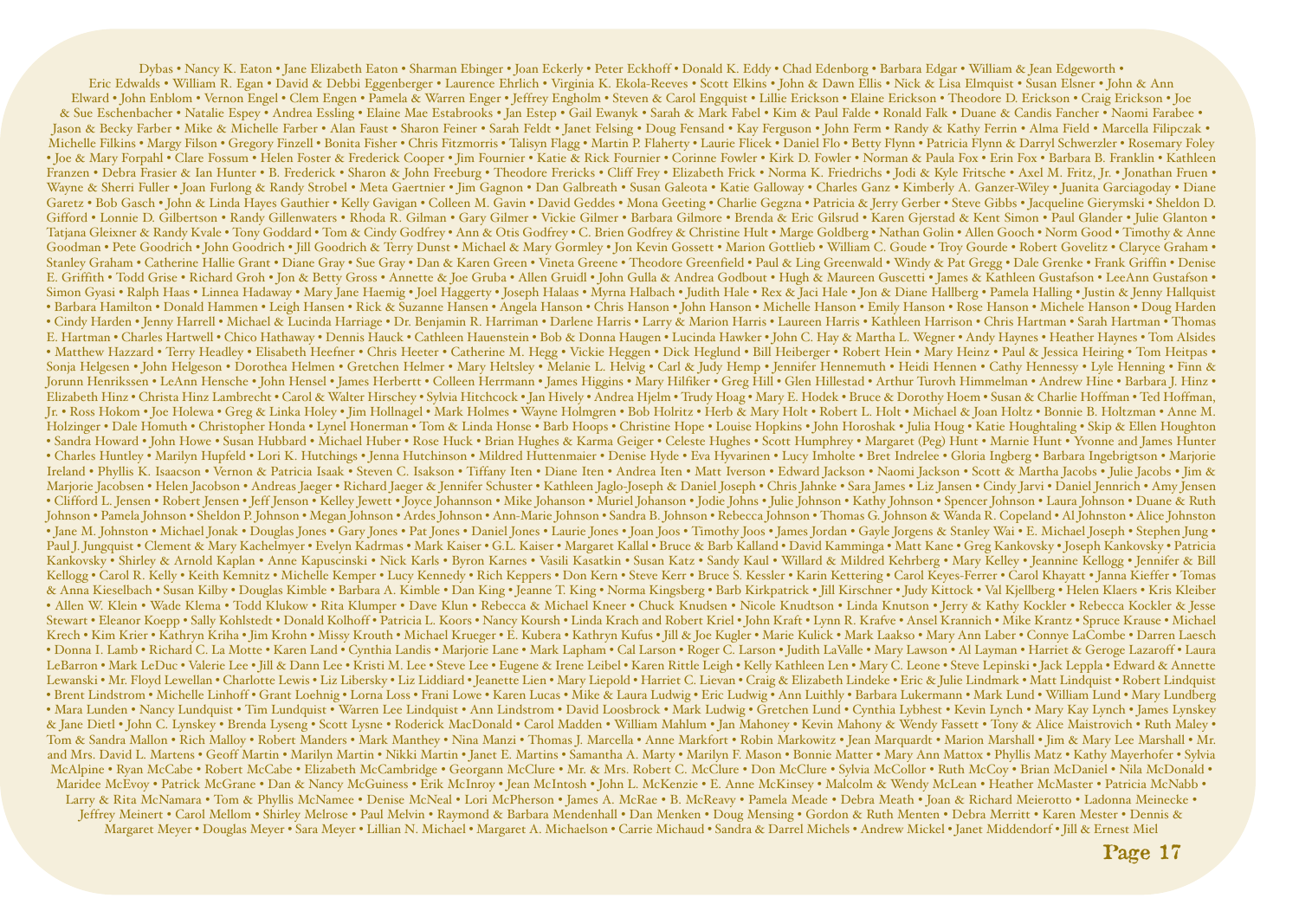• John & Linda Mielke • Gary Mierek • Connie Miller • Kenneth & Kathleen Miller • John Miller • Ted Miller • Sossia Miller • Susan Milnor • Lou Ann Milotzky • Paul Mitchell • Shirly Mitchell • Carol Mockovak • Jean Moede • Katie Moen • Anne Moening • Daniel Mohwinkel • Dr. Charles F. Moldow • Frank Molek • Mark & Robyn Moltzan • Ann Mongoven & Brad Karkkainen • David E. Monson • Gunilla Montgomery • Dean Montour • Shirley Kerr Moore • Tom, Marissa & Whitney Moore • Elaine Moore • Alan Moorman • Mary Moreira • Al Morelli • Margaret Morgan • Frederick & Elizabeth Morlock • Jo Ann Morse • Richard W. Mosiniak • James F. Mossman • Eleanor Mowery • William & Imelda Muggli • Mr. Larry J. Mulenburg • Hal & Luann Muller • John W. Mullin • Hugh Munns • Craig Muntifering • Joe Murnane • Bonnie Murphy • Camille Murphy • William Andrew Murphy • Sarah G. Murray • Rose Mutziger • Leonard Nadasdy • Joshua Nardie • David Nass • Vicki Nehring • John C. Neimeyer, Jr. • Marvin Nelms • Ann E. Nelson • Barbara Nelson • Ben & Sheila Nelson • Bob & Eric Nelson • Chad Nelson • Chuck Nelson • Clair D. Nelson • Conrad N. Nelson • Denice Nelson • Dorothy Nelson • Ellen Nelson • Joe & Penny Nelson • Kathy Nelson • Mark Nelson • P. Nelson • Rich & Judy Nelson • Nathan Nesje • Cari Ness • Ashleigh R. Newman • Raymond Newman • Connie Nguyen • Eileen Nichols • Lonnie Nichols • Lynette Nickleson • Cheryl & Thomas Niebeling • Mr. Raymond L. Nilsson • Sally L. Noll • Michael & Christine Nord • Kathryn Norman • Lucille K. Norman • Michael Norton • Katharine Norton • Nina Norum • Charles T. Norwood, Jr. • Lisa Nowak • Carol Nulsen • Josephine D. Nunn • Teresa & William Nye • Betty Nystrom & Bruce Mancini • Sharon Obeiragner • Mary Kathryn O'Brien • Michael & Connie O'Brien • Patricia O'Connor • Cathy O'Dell • Chris O'Donnell • Megan Ogdahl • Jeanne O'Gorman • Maureen O'Hehir • Brad Olson • Daniel Olson • David Olson • Dick & Jo Olson • Grace Olson • Janet Olson • Mary B. Olson • Matt Olson • Matt Olson • Matt O Patricia Olson • Robert Olson • Kelly O'Neill • Corrie Ooms Beck • Herb & Donna Opp • Hillary Oppmann & Andy Holdsworth • Alice M. Orosz • Linda Orwoll • Larry Osborne • Mark Osborne • Mark Ostlund • David Ott • Jim Ouray & Karn Anderson • Douglas Owens-Pike • Elizabeth Ozmon • Kathy Palmer • Joan Palmquist • Jessica Paquin • Gary Parker • Georgette & Steve Parker • Paul (Bill) Parker • Virginia Parks • Michael Parrish • Dean Pass • Mr. & Mrs. Eric Pasternack • Ruth Patton • Margaret Paul • Michael Paul • Edlyn & Ray Paulson • Dr. John C. Paulson • Kelly Paulson • Mabel Pearson • Judy Pederson • Allen Peek • Miki Peine • Gary Pelton • Jackie & Dean Pelton • Cathryn M. Pernu • Joe Perron • Anna Pesola • Anna Peterson • Camille B. Peterson • Diane Peterson • Ethel Peterson • Greg & Mary Peterson • Jennifer Peterson • Jill Peterson • Jennifer Joel Peterson • Lisa Peterson • Mark Peterson • Merle Peterson • Pat Peterson • R. Peterson • Steve Peterson • Tracy Peterson • Patricia Pfalz • Anne Phares • W. Todd Pierson & Beth Schoeppler • Helen Pietrowski • Barbara Pilling • Tina Pint • Virgil & Deb Pint • Thomas & Lori Piper • Brandon Ploof • Jan Pohlen • Sally Polk • Steve Poncin • Clifton A. Pond • Sandra Potthoff • David Poupore • Robert W. Powell • Pat Pratt • Jon Pratt • Chad Pregracke • Megan Press • Laura Prill • John Probst • Susan Prospect • Rebecca Pryse • Lisa Pugh • Liz Puhl • Bryce Purdy • Ms. Anne Pusey • Rose Ouaday • John T. Ouaife & Judy M. Geck • Li Oin • John Quinn • Tom & Nancy Quinnell • Sara & Timothy Racine • Bonnie Rae • Archie W. Raines • Craig Ramsey • Chuck & Elaine Rasch • Patricia Raub • Rickey P. Ravnholdt • Kathleen Reagen • Molly Redmond • John Rees • Hilary Reeves • Louise I. Reid • Susan Reinhart • Donovan Reinke • James D. Reinke • Joseph G. Reischel • Suzanne Reischl • Kimm Reithmeyer • Timothy Remus • John Renaud • Carolyn Renstrom • Erik Reseland • Karen Rettew • Margaret Reynolds • Emily & Rene Reynosa Juarez • Richard & Holly Rhodes • Timothy Rice • Terry R. Richmond • John C. Riebel, Sr. • Michael Rigney, Jr. • Alice Rivard • Martha Rixmann • Matt Rizzo • Harold A. Roberts • David Roberts • Alice & Byron Robinson • Julie Rochat • Angela Rodriguez • Susan Roe • Dennis Rogers • Michael & Cecilia Rohrer • Rafael Rola • Wendy Rolek • Jessica Roll • Gina Rollins • Bonnie Ronning • Karen Rosar • Mary Rosendahl • Howard & Dorothy Rosenwinkel • Karen Ross • Gabriel Ross • Marvin Rothfusz • Lyle & Virginia Rowe • Dianne, Nick & Linnea Rowse • Betty & Alfred Roy • Kathryn Rubin • Lisa Ruetten • Steve Rummler • Adah Ruona • Jennifer Rutledge • Chris Ryan • Patricia Ryan • Tim Ryan • Mary Sabatke • Robin Sahr • Christine D. Sailer • Kelly Salseg • Diane Sanders • Pamela Sanders • Harvey & Janis Sarles • Kate Sartoris • Bonnie Saumweber • David Saumweber • Judith Saumweber • Sharon Sawyer • Paul & Trudi Schaefer • Katherine Schafer • Andrew Schendel • Dave Schendel • Mary Schertler • Harold Schilling • James Schlagel • Clarissa Schlief • Paul Schmitt • Jennifer A. Schmitz • Tim Schnabel • Roy Schneider • Lola Schoenrich • John Schommer • Renee Schommer • David Schreiber • Martin Schub • Clara Schultz • Clement Schultz • Dotty Schultz • Kristin Schultz • Marcia Schultz • Annette L. Scott • Penelope Scott • Rachel Scott-Hovland • Rebecca Lynn Sechrist • Mae Seely Sylvester • Gary & Kathleen Seibert • Gary Seim & Lee Pfannmuller • Jeanne Selix • Gloria J. Sell • Julian & Barbara Sellers • Thomas Selwold • Jim Semanko • David & Patricia Senogles • Deb Seppelt • Toni Seroshek & Gail Anderson • Debbie Sershon • Peter & Lynne Sethre • Tom Shaw • Kassie & Larry Shearon • Robert Sheffield • Andrew Shepard • Patricia Sherman-Cisler • Flora Shinkle • Charles Shreffler • Margaret Shreffler • Andrea Shuck • Steve & Vale Shuster • Harry A. Sieben, Jr. • Bob Siegel • Harald Simonsen • Kari Simonson • Ann Sinkula • Sue Sjoselius • Linda Skallman • Harry & Mary Skinner • Pamela Skinner • Wioletta Skotnicka-Kowalec & Piotr Kowalec • Cynthia Slack • John Slater • Terry Slininger • Carolyn Smith • Howard & Merna Smith • James & Suzanne Smith • Mary & Doug Smith • Scott Smith • Scott Smith & Scott Homler • Stacey Smith • Stephanie Smith • William D. Smith • Jason & Kimberly Smythe • Robert Sniegowski • James E. Snoxell • Helen G. Snustad • Clark Snyder • Paul Snyder & Robert Payne • Ron Sonmore • Christine Soutter • Laurie Sovell • Elsie Spillman • Christopher Splees • Tammy Splees • Stan Sroga • Lisa Stachovich • Michelle Stack • Ken Stankus • Conan & Monica Stanton • Joseph Steger • Terry Stellick • Kerwin Stenzel • Jacqueline C. Sterling • Andrea Stern • Lance & Dana Stevens • Ruth Stewart • Chris & Karen Stoddard • Charles & Deedee Stoddard • Scott Stone • Jason Stone • Jeff Stone • Chad Stone • David & Sally Stoppel • Elizabeth Storey • Larry Storey • Joan Storlie • Warren Stortroen • Thomas & Gail Stout • Sarah Stratton • Harry Straub • Dr. Richard Streu • Gary Stromley • Ruth Stryker-Gordon • Arvind Subramanian • Mark Suentjens • Mary Sullivan • Patrick Sullivan • LeRoy Sundquist • Marcia and Bert Sundquist • Marilyn Sundquist • Mark Sundquist • Nick Sundquist • Rachel Lynne Surber • Ross Sutter & Mary Lofgren • Eleanor Swanson • Steve and Judy Swanson • Eileen Swanson • Lois & Roy Swanson • Paul Swanstrom • Timothy & Beth Swedberg • Kerry Sweeney • Joyce Swenson • Pamela Syverson • Tammy Syverson • Apple Szostak • Rhett Taber • Brook & Peter Tabor • Paul Taft • Tom Tan • Adam Tangen • Charles & Janet Tarino • Darcy & Andy Tatham • Leanne Taveggia • Harold Tearse, Jr. • Theresa Joan Teel • Michael Tegeder • Ros Telisek • Denise Tennen • Mr. & Mrs. W.R. Terrell • Debbie Theimer • Michael Therriault • Tine Thevenin • Loretta Thielen • Corenne Thomas • Andy Thompson • Bradley Thorson • T.P. Timmer • Kyle & Deborah Tobias • Nancy Tomanek • Alan Torborg • Chad Towle • DeWayne Townsend • Vincent Tracy • Robert Trebing • Lynne Trench • Judith Mary Trepka • Julie Trimpe • Dick & Pat Trotter • Muffet Trout • Solveig Tschann • Jeannette Tschida • Barbara Tudisco • Beverly Turk • Dan Turner • Janice Ullrich • Michelle Ungs • Beth Upton • Carol Urness • Karen Utter & Steven Woletz • Michael Utz • Allan Valgemae • Tina Van Hecke • Paul Van Keulen • Doug & Tracy Vandegrift • William Vanderwall • Roy Vanderwerf • Shelley Vansice • Jill Vecoli • Albert Veeder • John W. Vegter • Arlene Veith • Jean Velleu & Jim Law • Courtney Veneklasen • Judith A. Vermeland-Wendt • Lyn Verthein • Harold Vestermark • Mary Ellen Vetter • Philip & Mariette Vieth • John Vilandre • Joyce Vincent • Steven Vincent & Jill Weese • Liesel Virchow • Lowell Vogen • Greta Vora • Shannon Voto • James Wade • Barb Wagner • Regina Wagner • Steve Wahls • Sara & Jess Walczak • John Waldo • Michael Walker • Kelley Walker • Lori Wallace • Julia Wallace • Donald Wallgren • Greg Wallin • Alisin Walsh • Kerry Walsh • Mark Ward & Catharine B. Clapp • Venita Warnke • W. Warren • Monica Washington • Janet Watchman & Joel Weisberg • Michael Watry • Eric Watschke • Robert Watts • Erika & Bill Way • Walter P. Weaver • Lawrence & Dee Weaver • Gordon Weber • David Wee • Elizabeth Weis • Sara Weiss • Karen Weium • Lark Weller • Debra Wells • Kelly Wells • Mike Wendinger • Kristi Wenzel • Karen Westberg • Richard Westby • Julie Westerlund • Keith Westrum • Ken & Fran Westrum • John & Judy Westrum • Laura Westrum • Russ Weybright • Barbara Whalen • Sherri Whalen • John & Kelly Wheaton • Kathryn Whichard • Deb & Wayne Whidden • Dr. & Mrs. Carl White • Jean White • Bethany Whitehead • Debbie Wicklund • Sue Wilber • Betty & Mary Jane Wilcox • Carol Wilcox • Leslie Wilcox • Joe Wild Crea • Arwen P. Wilder • Tom & Denise Wilkens • Kathleen & Mark Willemsen • Michelle Williams • Clay & Karen Williams • Ian Williams • Terrence Williams & Patricia Hampl • Jeffrey Willius • Buzz Wilson • Chester Wilson & Suzanne Donsky • Helen C. Wilson • JoAnne Wilson • Kendra Wilson Beaubien • Mary Wilson • Randall Wilson • Bill Wingerd • James Wink • John & Judith Winslow • Darby & David Winters • William F. Wittenberg • Jodie Woelffer • Mark Wohlers • Bisrat Woldegiorges • Mary Jo Wolf • Barbara Wonson-Liukkonen • Mildred Wood • Paul Wood • Robert Woodburn • John Woodward • Paul & Megan Wright • Erik Wyckoff • Carol Yanisch • Jesse Yant • Bruce Yoder • Billie Young • Howard Young • Joyce M. Young • Steven Young • Lorene & Robert Youngquist • Carol Zajicek • Mary Zaloker • Kristi Zanett • Velta Zeltins • Helen Jean Zera • Kirsten Zerhusen • Linda Zick • Mary Zorn • Red Dot Trading Co.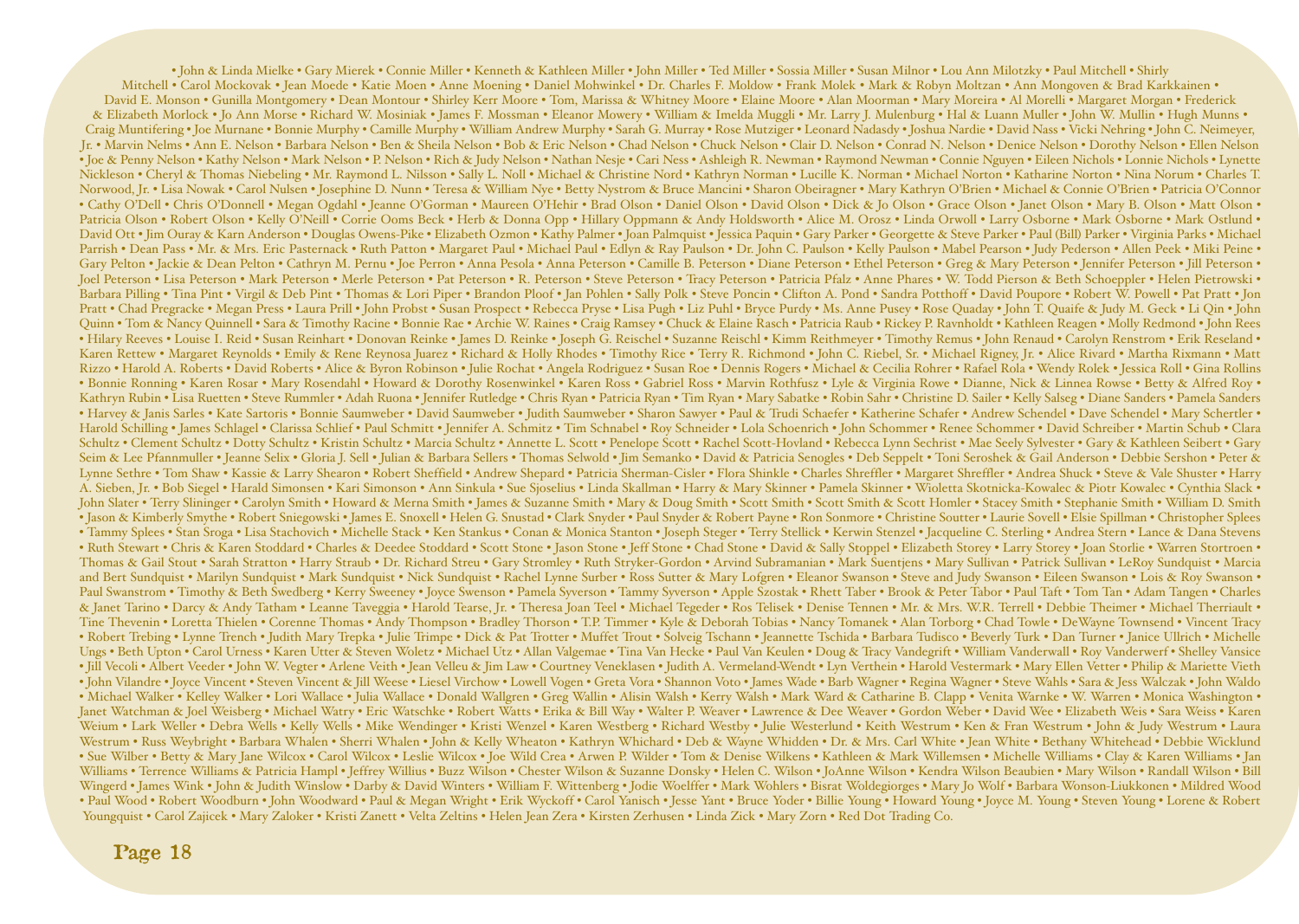# **Staff**



Back row: Tom Lewanski, Karen Schik, Elizabeth Storey, Katie Galloway, Heather Haynes, Irene Jones, Whitney Clark, Gabe Ormsby | Kneeling: Daniel Huff, Claire Stokes, Connie Lanphear | Not pictured: Kay Yanisch | New staff in 2006: Trevor Russell, Michelle Garvey, Kris Robison | Interns: Devin McLennon, Faraeh Awale

# **Board of Directors**

John Anfinson Candace Campbell Stewart Crosby George Dunn Forrest Flint Peter Gove Chris Higgins Kate Jaycox Perry McGowan Hokan Miller Ted Mondale Lynn Moratzka (2006 Chair) Ron Nargang (retired in 2005) Ed Oliver Michael Osterholm Phil Riveness (2005 Chair) John Linc Stine (Joined in 2006) Terra Thompson Deanna Wiener